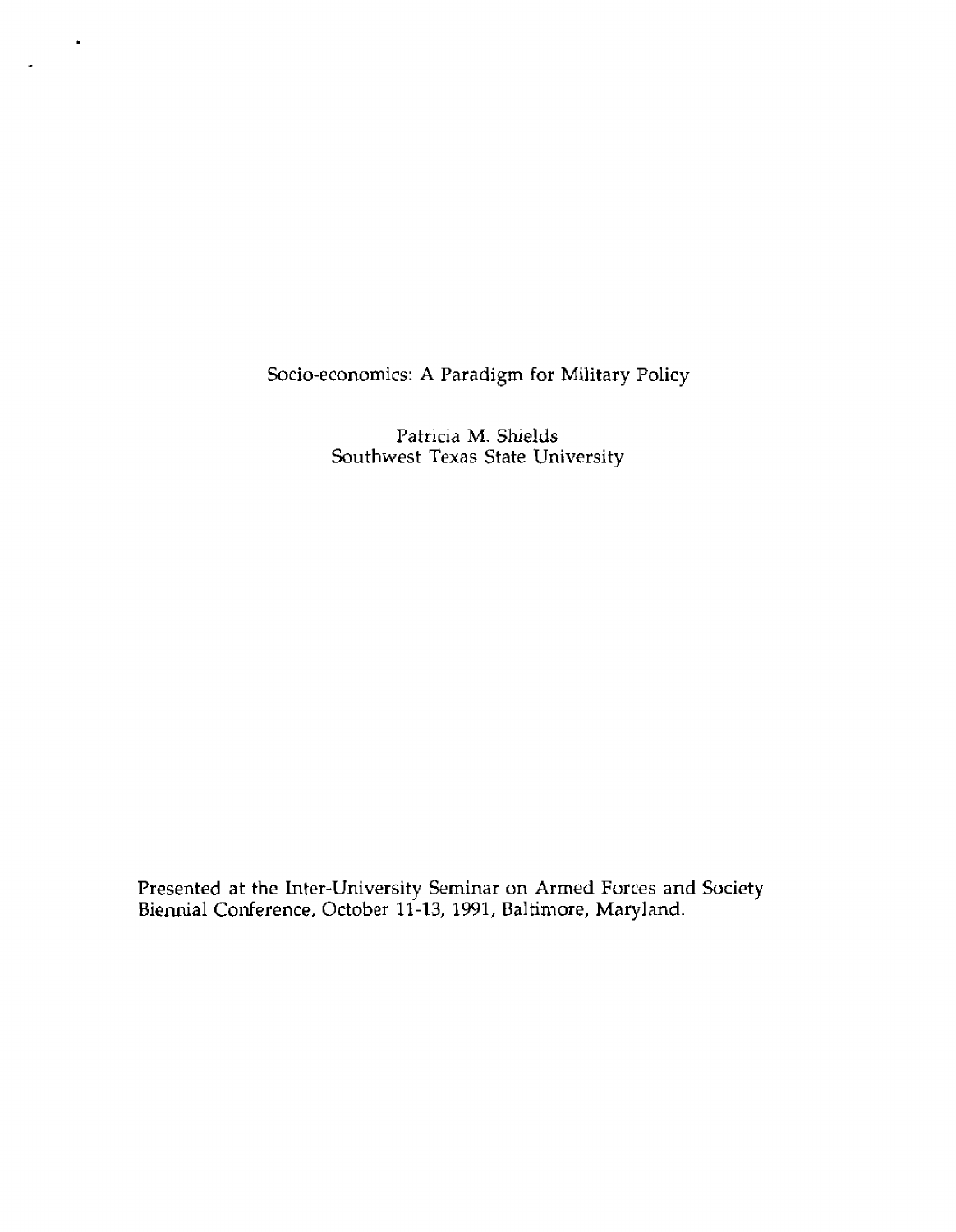# Socio-economics: **A** Paradigm for **Military** Policy Patricia M. Shields

## **Introduction**

**Internal Socio-economics:** A Paradigm for Military Policy<br>
Patricia M. Shields<br> **Informal Dimension:** Toward a New Economics. Amitai Etzioni<br> **In, The Moral Dimension:** Toward a New Economics. Amitai Etzioni<br> **Internal So** presents socio-economics - a new comprehensive paradigm, applicable *to* **the social and** policy sciences. This **paper is** a preliminary attempt to **apply** socioeconomics to the case of military policy. **As** the title implies, Etzioni **seeks <sup>a</sup>** new, **more** moral, economic theory. **He** suggests socio-economics **as an**  alternative to the neoclassical model.

**The** neoclassical economic paradigm has had substantial influence on **the**  "Cold War'' military. Throughout this period, military sociologisfs have criticized its influence. These critics have described applications of the neoclassical model as economic rationalism, bureaucratic rationalism, econometric studies, engineering model, managerialism, careerism, and occupationalism. The **critics offer, at** best, **a** first **step** in the scarch for **an**  alternative. Socio-economics is the alternative **T** propose because it is **a** social science model and thus, an **explicit** alternative to neoclassical economics. **In**  addition, it incorporates many important **variables neglected** in **the** narrow economic **approach.** 

**Etzioni** maintains that we are in the "middle of a paradigmatic struggle. **Challenged is the entrenched** utilitarian, **rationalistic-individualistic,**  neoclassical paradigm **which** is **applied** not merely to **the** economy **but also to a full array of** social relations." This paradigm **is** challenged **by a** "socialconservative **paradigm** that sees individuals as morally deficient **and** often irrational, hence requiring **a** strong authority to control their impulses, direct

 $\overline{2}$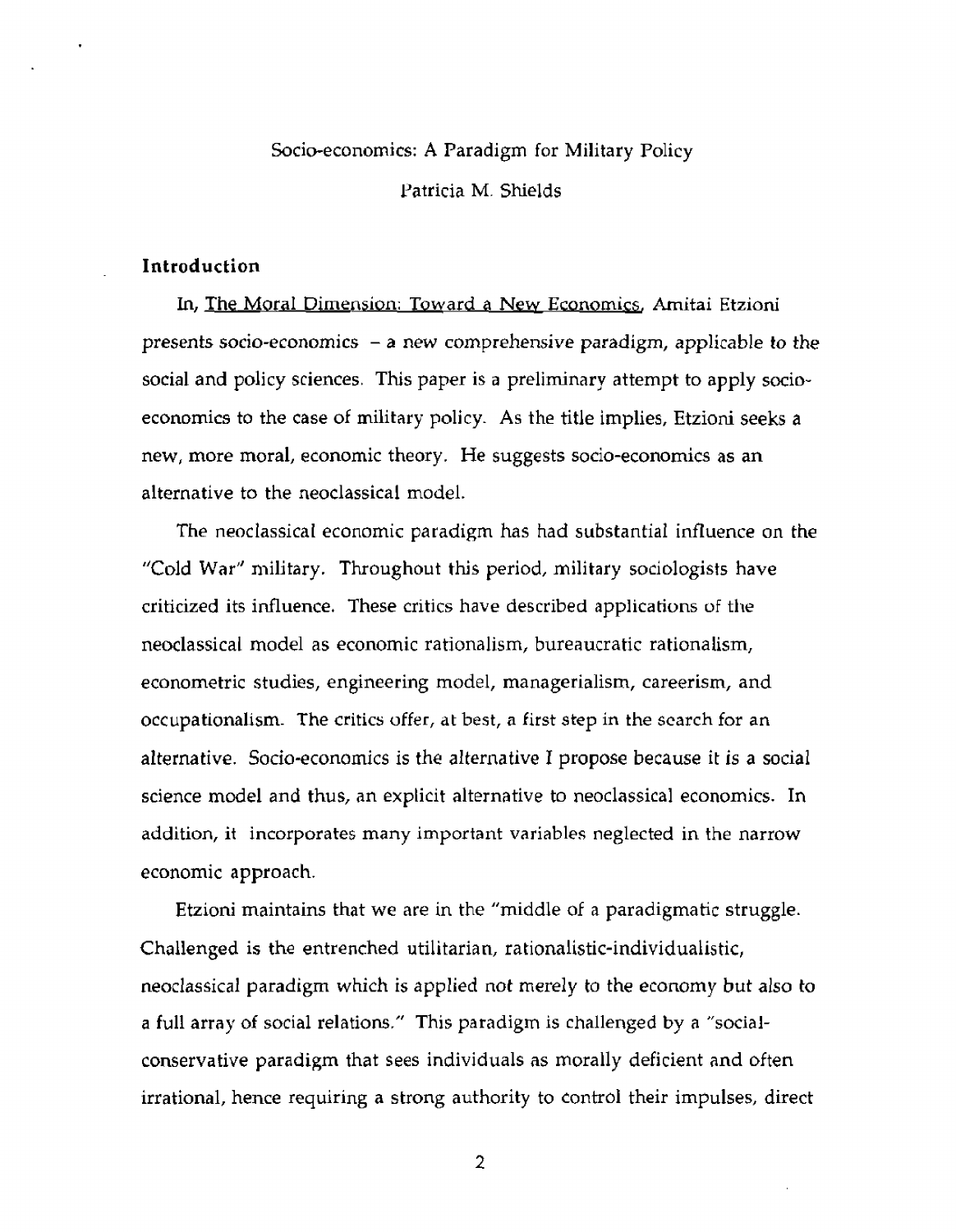their actions ... maintain order"(Etzioni, **1988:** ix). From these **two** extremes a third paradigm arises. The third paradigm (socio-economics) views

> individuals **as** able to act rationally and on their own, **advancing their self or** 'I,' but their ability to do so is **deeply affected** by how **well they are**  anchored within **a** sound community and sustained **by** firm moral and emotive personal underpinning--a community they perceive **as theirs,** as a **"We,"** (Etzioni, 1988: **ix-x).**

This paradigm **has** unusual **relevance** for the study **of** military policy because US military policy has been profoundly influenced by the neoclassical economic paradigm. Socio-economics is also useful **because** it incorporates the notion **of** deontology -- of "moral obligation." Notions **such** as duty and moral obligation are at the heart of military tradition and motivation.

It should be noted that socio-economics is not a complete **rejection** of **neoclassical** theory. Rather, it argues that the neoclassical "utilitarian-based version of radical individualism--needs to be integrated into **one** that is more encompassing" (Etzioni, 1988: 1). Ironically, since many neoclassical **ideas**  were **adopted** as military policy in the 1960s and met **with** mixed success, they have already been substantial rnodifyed (and integrated into something more encompassing). Many of the internal military initiatives to reinvigorate the institution (new emphasis on unit cohesion, Project Warrior, Operation **Pride) are** suggestive **of** the socio-economic model. Thus, I argue **that** socioeconomics is a superior paradigm because it provides a better explanation for behavior-- particularly in an institution like the military .

**In** order **to** understand how socio-economics offers **a** new economic **paradigm,** the term paradigm will first be clarified. Secondly, the paradigmatic **role** of neoclassical economics in shaping military policy will **be**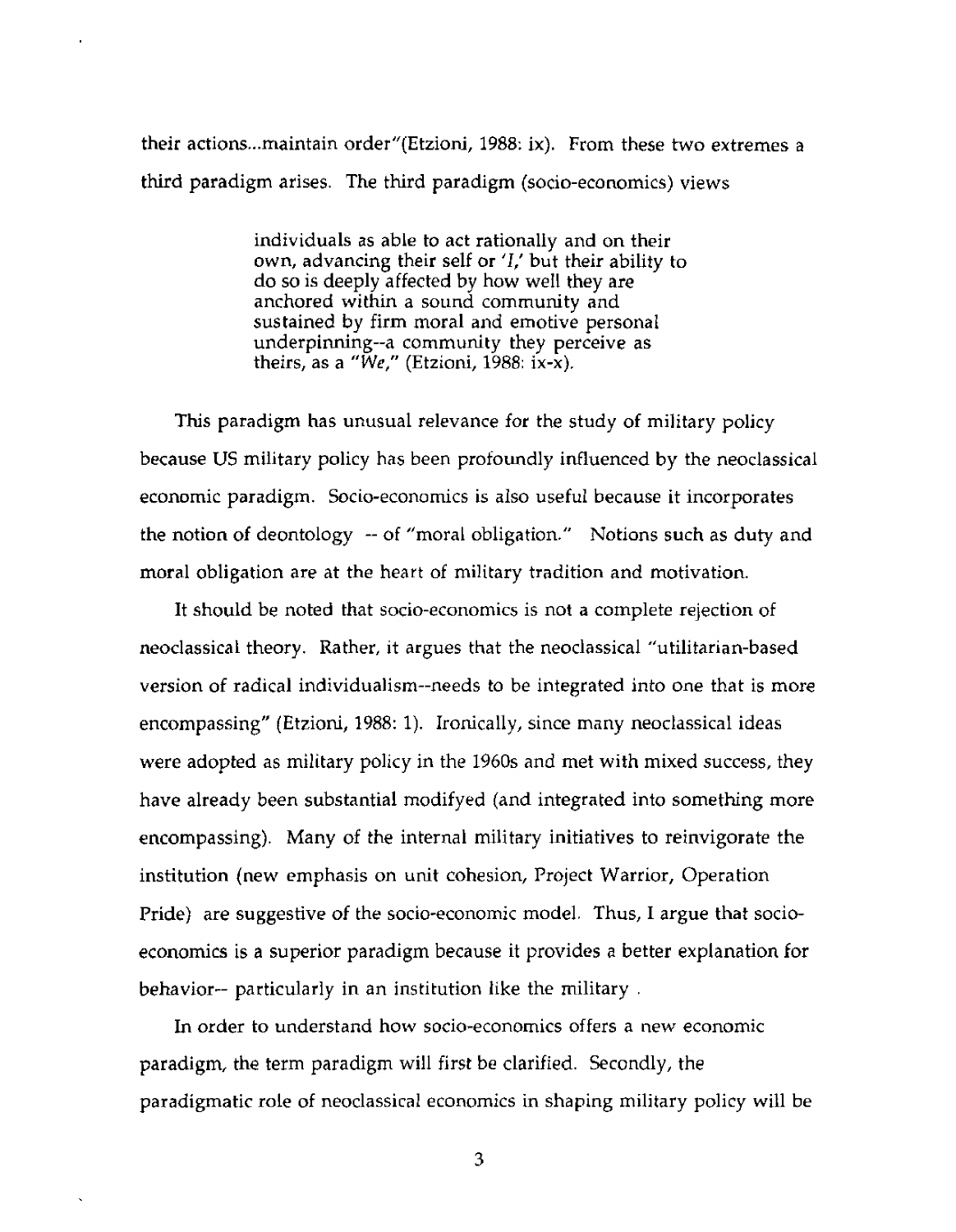**examined** and criticized. Thirdly, the basic **ideas of** socio-economics **will** be **presented.** Finally, socioeconomics will be applied to military policy.

## **Paradigms and Policy**

Unfortunately, **there** is considerable confusion surrounding the term paradigm. **Kuhn,** himself, noted that paradigm can **take on** many **meanings**  (Kuhn, 1974: 460).<sup>1</sup> In order to avoid a linguistic trap, the meaning of **"paradigm" as** applied here will be clarified.

**The** term **paradigm has** two complementary dimensions. First, **paradigms are** used to see or *view* **the** world. They are **"the** mental or **visual**  set acquired while learning to see two problems as similar." (Kuhn, 1974: 472) Paradigms are the conceptual lenses through which **we** filter **experience.**  Phenomena which falt outside the belief system created by the lenses are often not **seen** (Kuhn, 1962: **24). These** conceptual lenses represent **a** larger theoretical framework within which smaller sets of theories **may** lie. Secondly, paradigms focus inquiry, they do this by defining *"whnt questions may legitimately be asked"* (Kuhn, 1962: 5). (emphasis added)

The criteria to judge a paradigm, as **applied** in social science and policy **are** different. In social science, a paradigm is judged by the adequacy of its **explanation.** In policy, paradigms are judged by their ability to address problems and be prescriptive. **2** 

<sup>&</sup>lt;sup>1</sup>He used the term in 22 different ways in The Structure of Scientific Revolutions (Kuhn, **1974: 460).** 

**<sup>2~</sup>nfortunately, within the sphere** of **policy,** problems **are never quite solved** (in **the sense** of **end of quest). Rather, solutions are incomplete** or **beget** new **problems (Wildavsky, 1979: 5). Hence, a policy** paradigm may **need** to **be changed because the** new **set of** problems **are either inappropriate** or **have been created** by the **application** of **another** paradigm.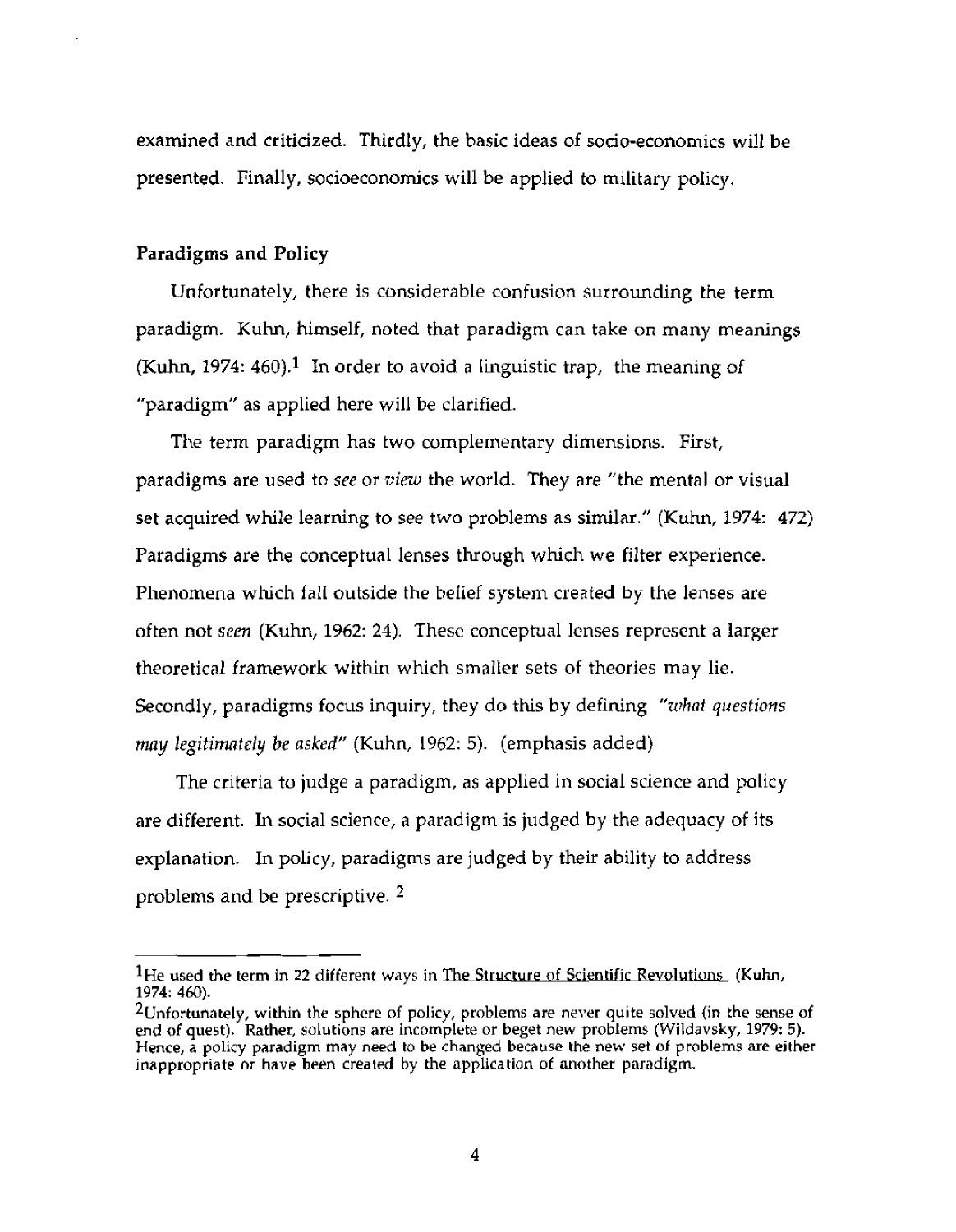## <sup>1</sup>**Early Inroads3**

**Kuhn maintained that** paradigms themselves were **"rarely** objects of **replication.** Instead **(they** were) .... objects for further articulation and specification under more stringent conditions. " **(Kuhn,** 1962: **23) h applying**  economic concepts **to** defense, economists applied their paradigm to a new **context. The Economics of Defense in a Nuclear Age by Charles Hitch and** Roland McKean (first printing, 1960) was a landmark book because it applied the neoclassical paradigm to **the** case of defense. The authors cast their theory **in** mathematical form and applied the paradigm to a **new set** of conditions. Its ten printings and translation into other languages (including Russian) are testimony to its profound impact. It became known **as the "Bible** of the Pentagon."

**In** 1961, **Secretary** Robert McNarnara came to the office. He brought with him economists like Charles Hitch.4 It **was** during his tenure that the ideas of the neoclassical economic paradigm entered **the** bureaucracy as officially promoted rules and procedures of policy. **<sup>5</sup>**

<sup>31</sup>t should be noted that **Kuhn** identified economics **as** the most developed social **science,** in the sense that it **was** similar **to** the **natural sciences. Further, it** most closely **fit** his notion of paradigm (Kuhn, 1962: 160)

<sup>&</sup>lt;sup>4</sup>Hitch and McKean worked for the Rand Corporation when they wrote The Economics of **Defense.** The Rand Corporation is an important nonprofit research and advisory corporation **which had begun** to play an important role in defense policy formation.

During World War **11 the** allies **had** successfully used Operations Research techniques in the war effort (Smith, **1966:7).** The **Cdd** War and its extended time frame increased the potential usefulness of analysis **as** well as the need for analytical assistance. The nonprofit research and advisory corporations which emerged after WWll were able to meet this need. They **also** developed **and** refined **early** concepts of Operations Research that had proven **useful** during WW **11.** Systems **analysis** emerged from this effort.

The professional staffs of the Rand Corporation began as mathematicians and physical  $s$ cientists. By the 1960s, however, economists increased in number and had achieved positions **of leadership (Srnith,l96&12).** Charles **Hitch did not** come to **DOD** alone. **He** brought with him a cadre of **young,** energetic, "whiz kids" from Rand and elsewhere. **Hitch and**  McKean's book is mentioned throughout this discussion **because** it is **a clear and influential**  case of **paradigm** application. It is, however, one **among** many.

<sup>&</sup>lt;sup>5</sup>These ideas can be seen in budget procedures, the everyday activities of bureaucrats, types of **civilians** hired **(specialists in** operations **research,** management, etc.), how soldiers, airmen, and sailors are recruited, retained and trained, TV advertising, and commercial service contracting procedures such as dual **sourcing and A-76.**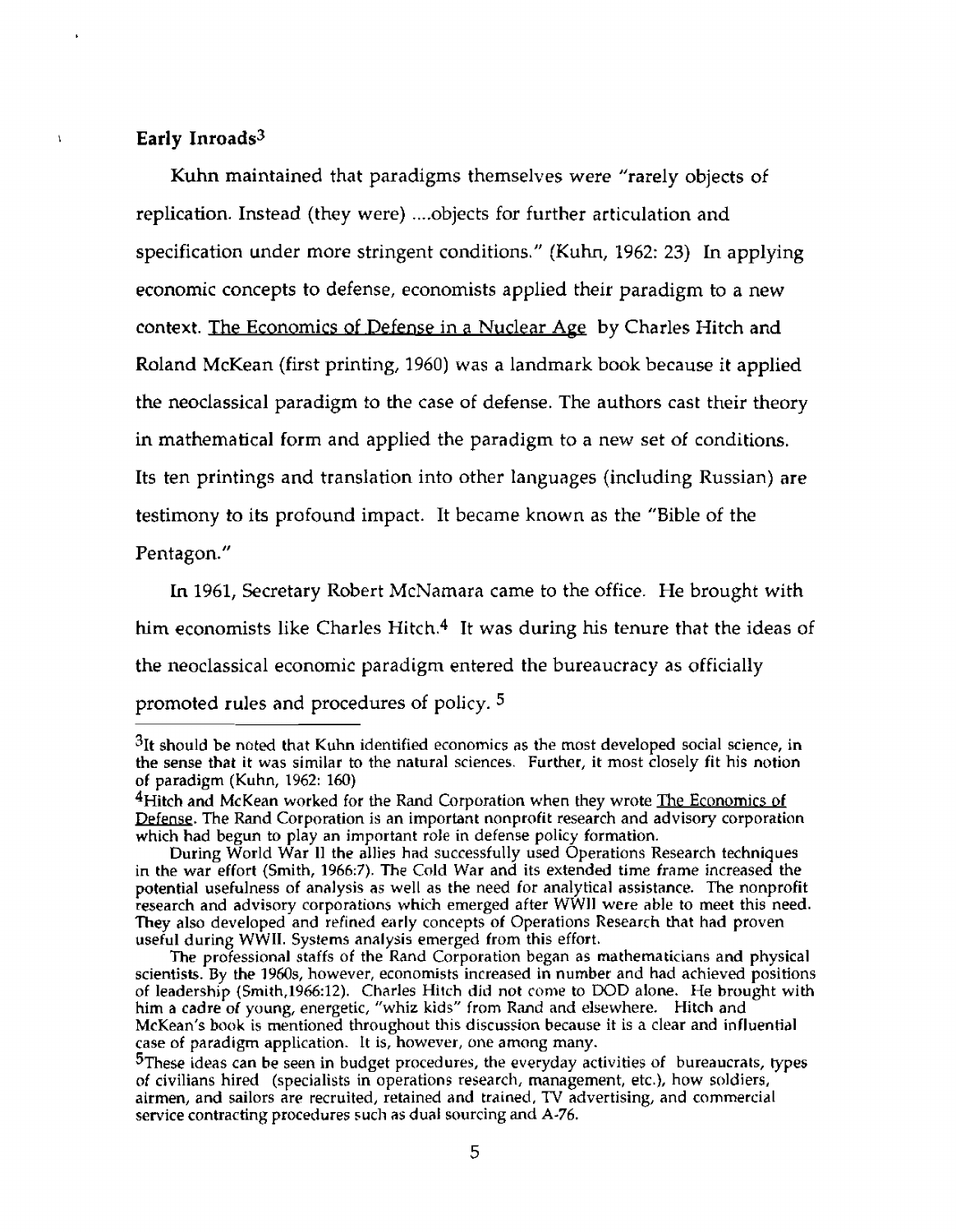Hitch **and** McKean's goal was much more than **to** bring the **techniques** of systematic quantitative analysis to **defense.** They were interested in altering the **way** policy makers conceptualized problems. They wanted the conceptual lenses of the economist to shape decision making. Their goal was to

> increase recognition and awareness that military decisions, whether they specifically involve budgetary allocations or not, are in one of their important aspects economic decisions; and **that** *unless* **the** *right questions* are asked, the appropriate alternatives selected for comparison, and an economic criterion **used** for choosing the most efficient, military power **and**  national **security** will suffer. ... Something can be accomplished -- **by** improving understanding of the nature of **the** problem. **h** fomzulafing policy, **it** *does help*  to *ask* **fhe rigIlt questions** .(Hitch and McKean, **1978:** 107) [italics added]

Hitch and McKean's book represents a classic case of paradigm **application** 

to a **new** context. Parts **of** it transparent1 **y** applied principIes well developed

in undergraduate microeconomics textbooks. *6* Kuhn stressed that a mature

paradigm is transmitted through textbooks and is handed down through this

process. Students are expected to master the material on faith.

**The defense** "economic problem" was cast in the vocabulary and syntax of

contemporary economics,7 anyone who has mastered intermediate

**For example,** the ided of opportunity cost, that a portion of product **X must be sacrificed** to **gain** a portion of product Y is a notion introduced early in sophomore economics courses. Texts demonstrate this relationship graphically through the use of production possibilities curves. Hitch **and** McKean **also** use the production possibilities curve to illustrate **the** defense "economic problem" They, however, place target destruction potential and defense kill potential on the x and **y-axes instead** of common **text examples such** as **drill** presses and bread loaves. (Hitch and **McKean,** 1978: 110; McConnell, 197830)

<sup>&</sup>lt;sup>7</sup>Using the Hitch and McKean framework, the defense establishment becomes a hybrid consumer/producer. It is like a consumer in that it should maximize an objective function (similar to **utility** but in this case called military worth) subject to a budget constraint. It is like a firm **in that it should have knowledge** of costs **and** understand its production function. In other words, it should know how changing **inputs** will affect output. In one important respect it **is** unlike a firm: it does not **have** profit as guide to decision making.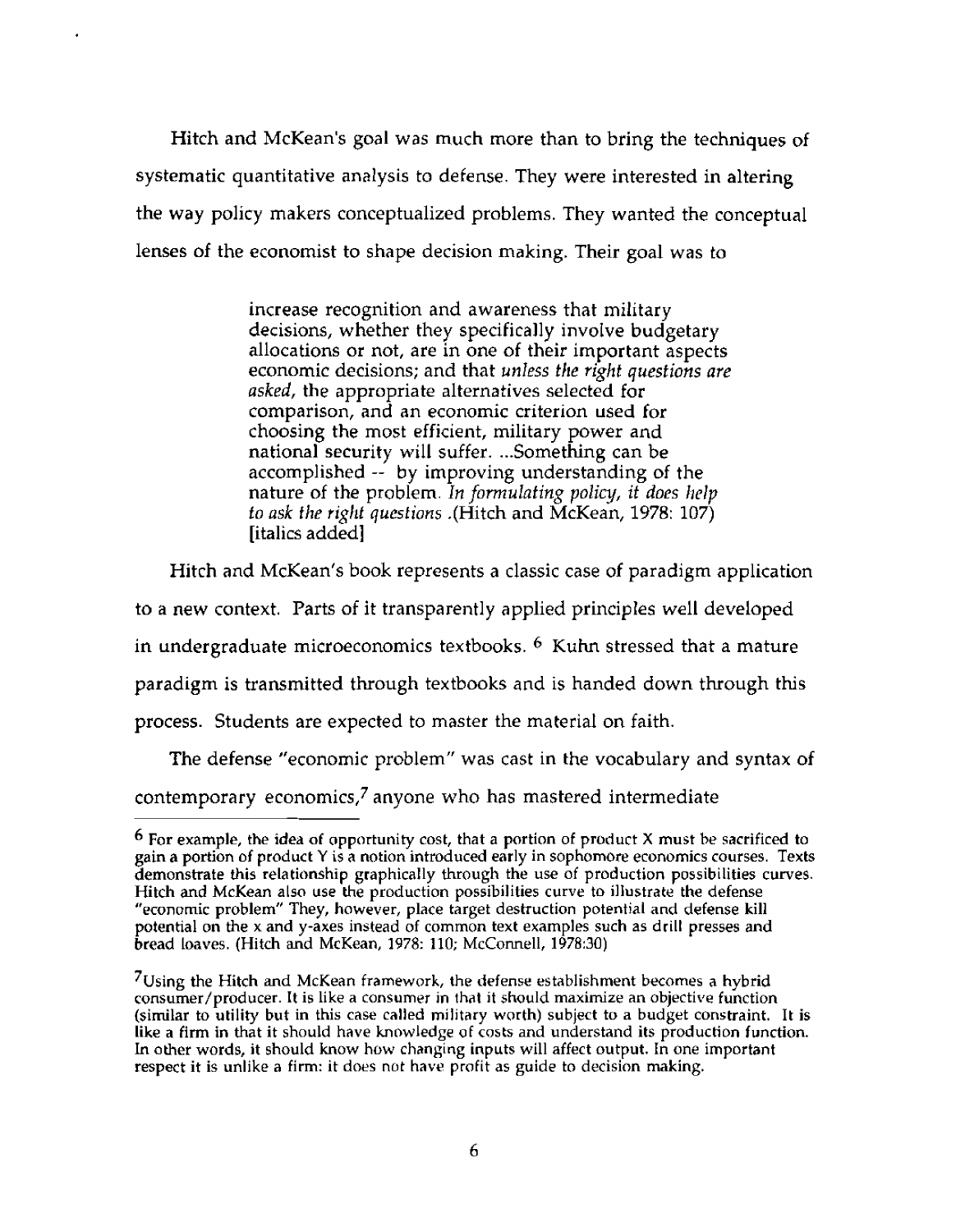microeconomics could identify how the theories were adapted. <sup>8</sup> The mathematical **appendix** which translates many of the graphs to systems of equations is similar to material covered in graduate microeconomic texts (Henderson and Quandt, **1971).** 

**In** 1960, when Hitch and McKean published the "Bible of the Pentagon" neoclassical economics was poised to apply its theories and methods to new contexts. Further, the discipline had adopted new standards of mathematical rigor.<sup>9</sup> What better place, for this now highly sophisticated discipline, to apply new techniques and concepts of efficiency than DOD which had a **cadre**  of mathematically sophisticated employees and which routinely wielded 7 to 10 percent **of** the United States' Gross National Product.

When ideas are translated to mathematical formulae, they are quickly and easily transmitted to those who understand the language. **Also, the**  beauty **of** calculus **can** be drawn upon to **predict** the consequence of change or solve optimization problems. Unlike other social sciences, economics spoke directly to scientists and engineers in their own intriguing, elegant, language.

For the paradigm to be put into practice, new bureaucratic methods to achieve efficiency were needed. Hitch and McKean identified three conditions to achieve economic efficiency in a bureaucracy. First, institutional arrangements which incorporate efficiency as a criterion must **be** 

**<sup>81</sup>n** Chapter 7, Hitch **and** McKean formally develop the theories and concepts which define and explain efficiency in military allocation. The graphs and theories are converted to equations and **manipulated using calcuIus** in **a mathematical** appendix. **In** this chapter, the essential elements of the neoclassical paradigm are most transparent. **A** quick glance through an intermediate microeconomics text such as Mansfield's will reveal the parallels. (Mansfield, 1985).

**Between 1938** and **1958** most uf its early theory had been translated to mathematics. The problem was no longer teaching math to ecvnonlists but **of teaching** "economics in mathematical terms"(Henderson and Quandt, 1971: viii) For example, in 1948, Paul **Samuelson** published his landmark Foundations **uf EconornicsAnalvsis and in 19k5,** R.G.D. Allen published Mathematical Economics.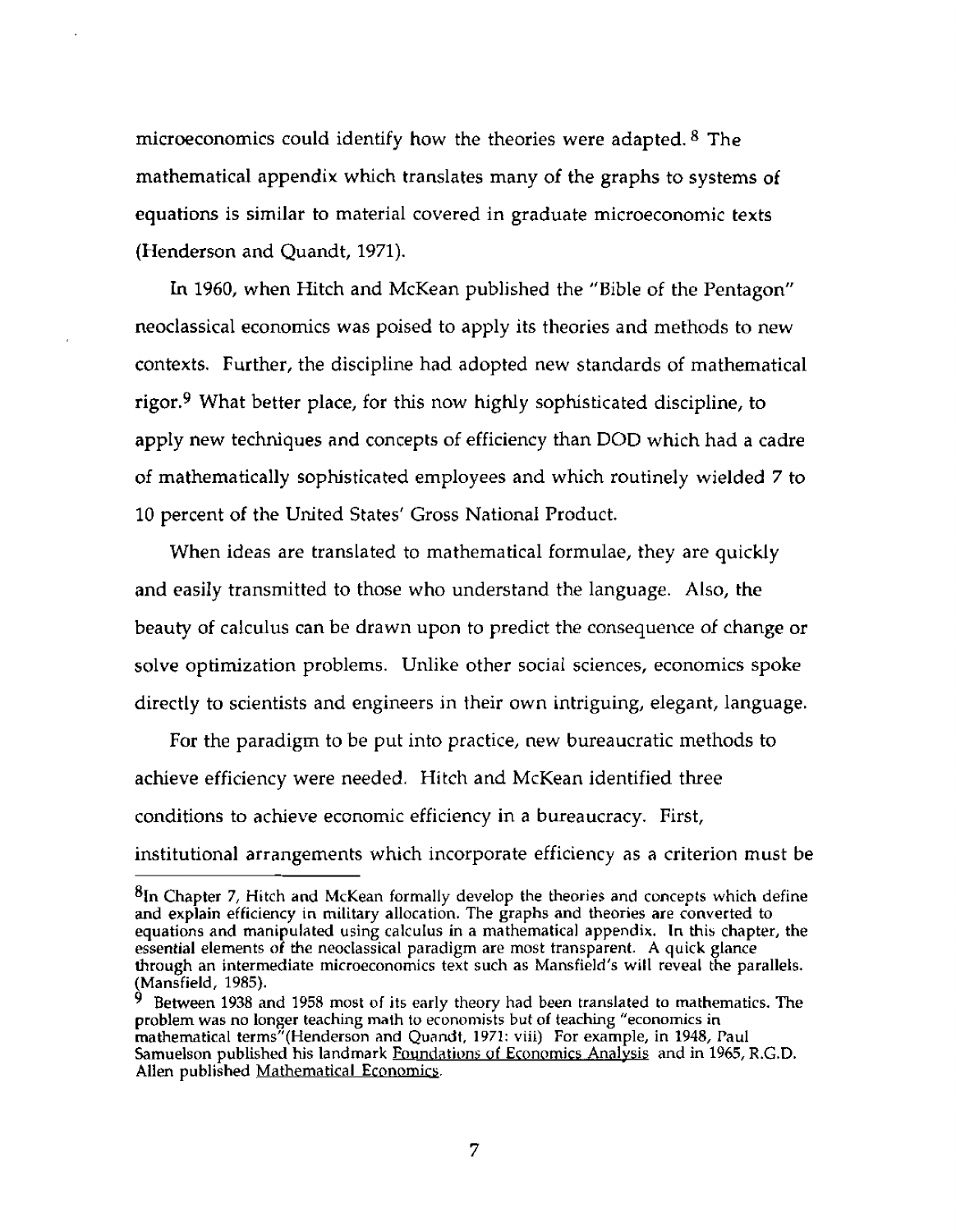**established.** Secondly, there should be an increase in systematic quantitative **analysis to determine** the **most efficient alternative. Finally, there should be**  recognition throughout the bureaucracy that military decisions **are** also *economic decisions. Efficiency concerns dictate that new questions be asked.* **In** other words, **a** new set **of conceptual lenses (paradigm) should be brought to bear on military** decisions (Hitch **and** McKean, **1978:** 107). **30** 

**By the end** of **the** 1960s, **the neoclassical paradigm was firmly** entrenched **as a way to conceptualize defense policy. It** was also **found** in routines of **government such as Planning Programming Budgeting Systems (PPBS) and the increased use of cost** effectiveness **and systems analysis. Efficient management of scarce resources was viewed as a legitimate approach to military questions.** 

## **The AVF**

The application **of the** neoclassical model was extended when conscription **was** eliminated. Here, **a non-market mechanism (the draft) was replaced by** a **market** mechanism (labor market). Neoclassical **economic arguments were influential in changing the policy. They were** also drawn **upon to manage the new all-volunteer force (AVF).11** 

lo **It should be noted that insights from neoclassical economics form the architecture of policy. The task of implementation is left to other specialties and groups of professionals. Economics is conceptual in much the same way** as **physics. Engineers use properties of physics to build bridges and design airplanes. Similarly, systems analysts use principles of economics to design analytical studies which focus on efficiency and choice among alternatives. The science of physics dues** not **include the details of design and operation. Furthermore, physicists who delve deeply into the details of design** and **operation are seldom rewarded or recognized by members** of **their profession. Likewise,** economists **are**  seldom rewarded or recognized by members of their discipline when they focus of the **problems of implementing a budget** or **the specilics of a cost effectiveness study. Often, when critics find fault with policy they may look to those closest** to **the policy and bt. unaware** of **the role af the ideas behind the policy.** 

**ll~eoclassical economics demonstrated theoretically** that **a volunteer military was both more efficient and more equitable. Further, the feasibility of a volunteer force was verified**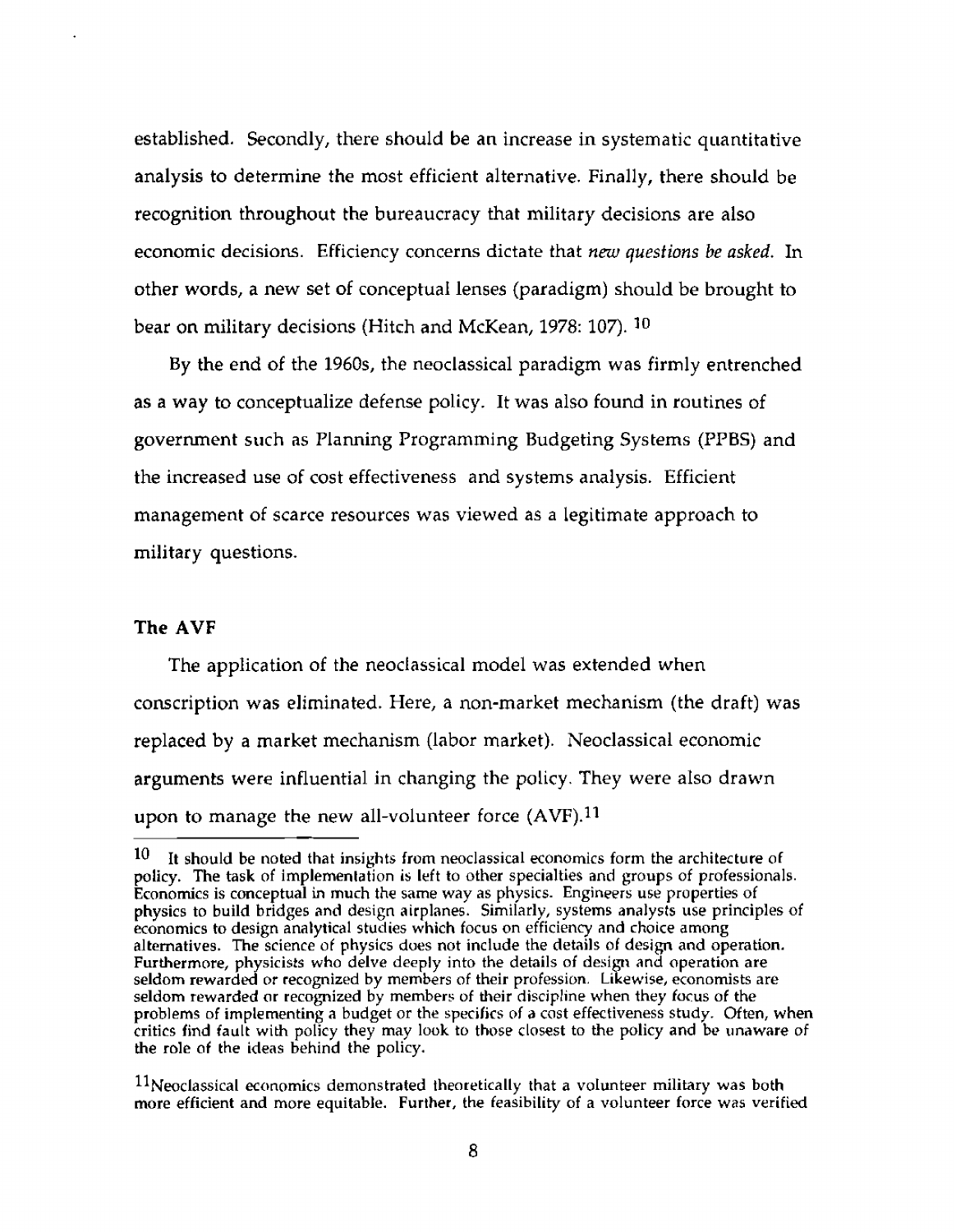Throughout the history of the AVF, economists have evaluated policy and made suggestions for change. For example, when there were problems with recruitment or quality, economists generally found that military wage **and benefit packages** lagged behind the civilian sector (the opportunity cost of military service had risen). Generally, wage increases were advocated and **they went a** long way toward correcting **any** measurable problem. Indeed, **over the life** of the AVF, policy makers have demonstrated a "growing degree **of sophistication** in the management of recruiting and other activities connected to the AVF" (Nelson, 1986:25). The "services are able to use principles of **supply** and demand to narrow or tighten enlistment standards" (Nelson, **1986:37).12** 

The **AVF** is a policy change that included all three of the necessary methods to achieve efficiency outlined by Hitch and McKean. **First, the** end of **the draft** was a clear new "institutional arrangement within government **to**  promote efficiency" (Hitch and McKean, 1978: 107). Secondly, efficiency was promoted using "systematic quantitative analysis" to evaluate alternatives (econometric labor supply models). Clearly, Hitch and McKean's third criterion was satisfied. The perception of the military manpower problem changed. With the adoption of the AVF, efficiency questions **(fhe** *rig111*  questions) were asked and answered. **<sup>13</sup>**

**by** econometric analysis. (Later the econometricians would become the target of criticism). Policy makers **were** assured **hat** by using economic incentives alone and without increasing the budget too much, sufficient earnings maximizing individuals **would** rationally choose the armed **forces** without the pressures, inefficiencies and inequities of the draft. Although political expediency **was** the mother of the AVF, neoclassical studies were used to show that manipulation **of** the compensation could **be used as** the **corners totle** ol the new system. (See for example, Cooper, 1977; Fisher, 1969; Gates, 1970; **Hansen** and Weisbrod, 1967; Oi, 1967.)

**<sup>12~</sup>or** example, in **loose** recruiting markets, standards for both recruitment and re **tention** are raised. Alternatively, standards must be **adjusted** downward during tight markets.

**<sup>13</sup>** Scholars have identified several other **ways the** neoclassical economics paradigm has penetrated military policy. An **obvious** example is military service and training contracting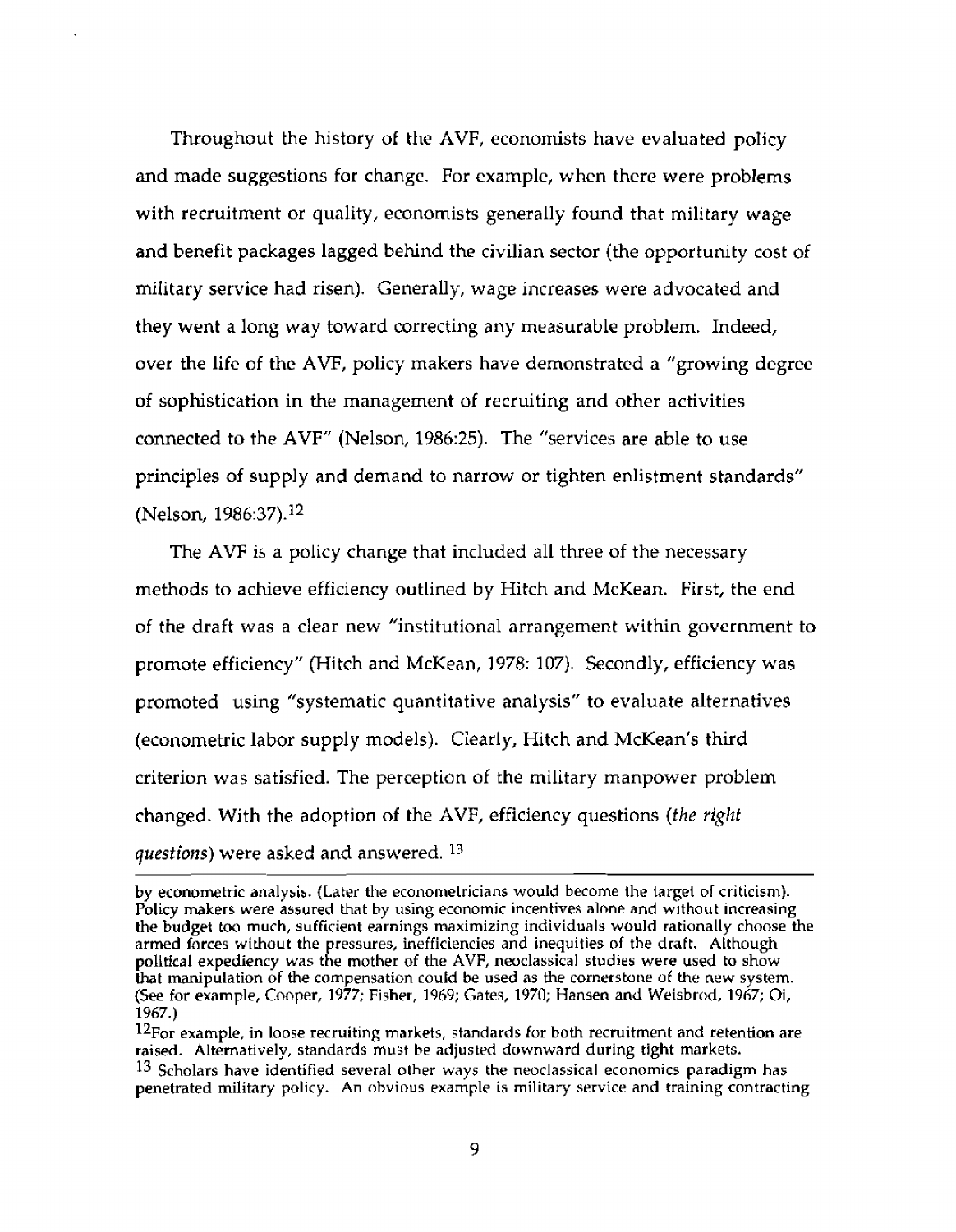## **Criticisms of the NeoclassicaI Paradigm**

Criticism of the application of neoclassical model to military policy is widespread and pervasive. The Inter-University Seminar (IUS) houses one of the largest groups of critics. Although they may not have identified the neoclassical model as a target of their criticism, leaders within the IUS such as Charles **Moskos,** David Segal, Samuel Sarkesian and Morris Janowitz have all commented on the issue. (See for example **Segal** and Segal **(1983),** Sarkesian **(1981), Moskos and Wood (1988), and Janowitz (1982))** 

Critics of the neoclassical model find it incomplete and sterile. They ask, is that all? What about other important factors such as the role of traditional **values** and norms. Where is "duty, honor, country"? The neoclassical model alone is insufficient. Even influential economists such as Richard Cooper have come to see the need for a broader interdisciplinary approach. **<sup>14</sup>**

Critics are also concerned **by** the internalization of the paradigm within the system. When Janowitz discusses the problems of the engineering **model**  or Moskos the occupational military they are concerned about change which touches the fabric of the institution, **a1** tering it in unfortunate ways. Journalist James Fallows in National Defense (1981) describes the "economists pattern of thought" as both entrenched and problematic (Fallows:1981: 181). Cohen (1985: 189) criticizes the pervasive economist **perspective and** claims it is responsible for a myopic preoccupation with short term problems.15 David

**which have** been described as privatization. (For example see, Grossman, 1984 **and Shields**  and **Hofer, 1989.)** 

<sup>14</sup>He believes that noneconomist participation in military manpower policy "is essential to a balanced and realistic consensus **nn** manpower questions." (Cooper's comments were **reported in Sinks, 1987: 189)** Sncioeconomics, as **an** interdisciplinary paradigm which **incvrporates moral obligation as** one nf **its** critical concepts, clearly addresses **this** criticism.

**<sup>15</sup> Note paradigms as conceptual lenses also serve to <b>reduce** vision.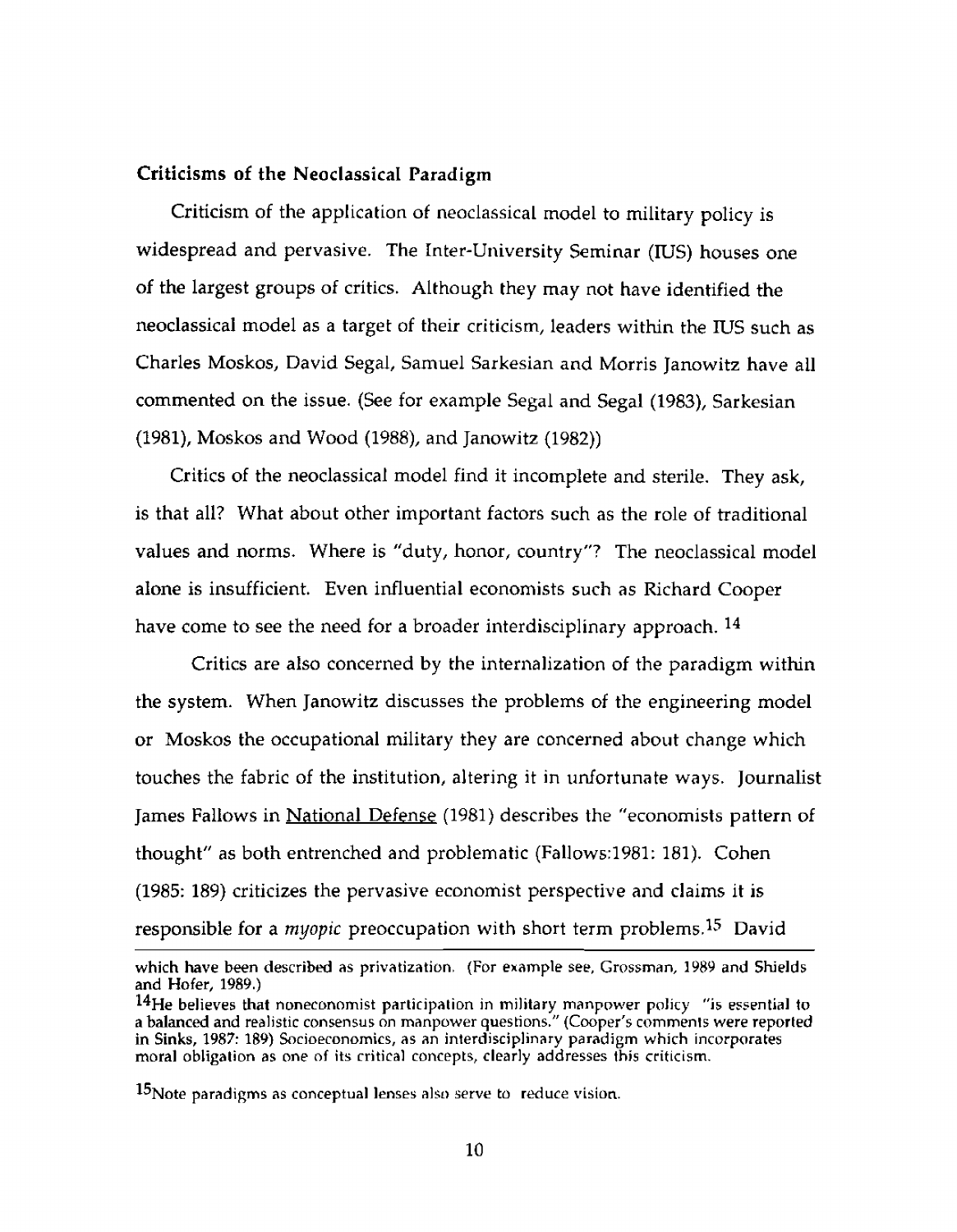Segal and Joseph Lengerman refer to McNamara's reforms **as privatizing the**  military.

The military was ... **privatized** under McNamara, when the ideologies and practices of systems analysis and operations research removed from the military calculus variables which could not easily be quantified, such as cohesion and morale. Since the benefit of unit solidarity could not be calculated, costbenefit analysis removed *affect* from management consideration **(Segal and** Lengermann, 1980: **182).** (emphasis added)

**h** his criticism of the influence of Hitch and McKean, Lewis **Sorley** cites the introduction of management techniques such as systems analysis and operations **research** (Sorley, 1979: 149). He maintains that the manager **inappropriately** brought his bag of quantitative tricks to the game of **war.16** 

**A** new wave of criticism occurred with the birth of **the** AVF. 17 The **AVF was different,** neoclassical principles now more clearly penetrate the domain of military sociologists. Almost all noted military sociologists have commented about problems of organizing an Army around the **principles** of selfishness, individuality and rationality. The image of the "economic man" in uniform is problematic. Would the utility maximizing, rational "economic man" sacrifice life and limb for country or the ideals imbedded in

<sup>&</sup>lt;sup>16</sup>Quantitative measures were used to evaluate success or setback during the Vietnam conflict. Performance evaluations **focused** on a **quantitative output** measures and disregard intangibles **such** as morale. For **example,** body count, a "management tool" used to **estimate** progress **and performance was** routinely *over* **reported.** (Sorley, **1979:152) Since** this summary statistic was used to compare commander battlefield performance there was an incentive **for the** men in the field to overstate body counts in order to please their commander **with** higher numbers. Hence, the neoclassical "management revolution" ushered in new **ways** to corrupt the system. It should be noted that the "body count" criticism seems to have been taken to heart. Body counts were **conspicuously** absent from **publicjzeri** Desert Storm reports.

<sup>1&#</sup>x27; Reforms **introduced** by Hitch and McNamara as **changes** in the Office of the Secretary of Defense **were poten tially** temporary because a **new** administration or the bureaucracy could slowly corrupt them.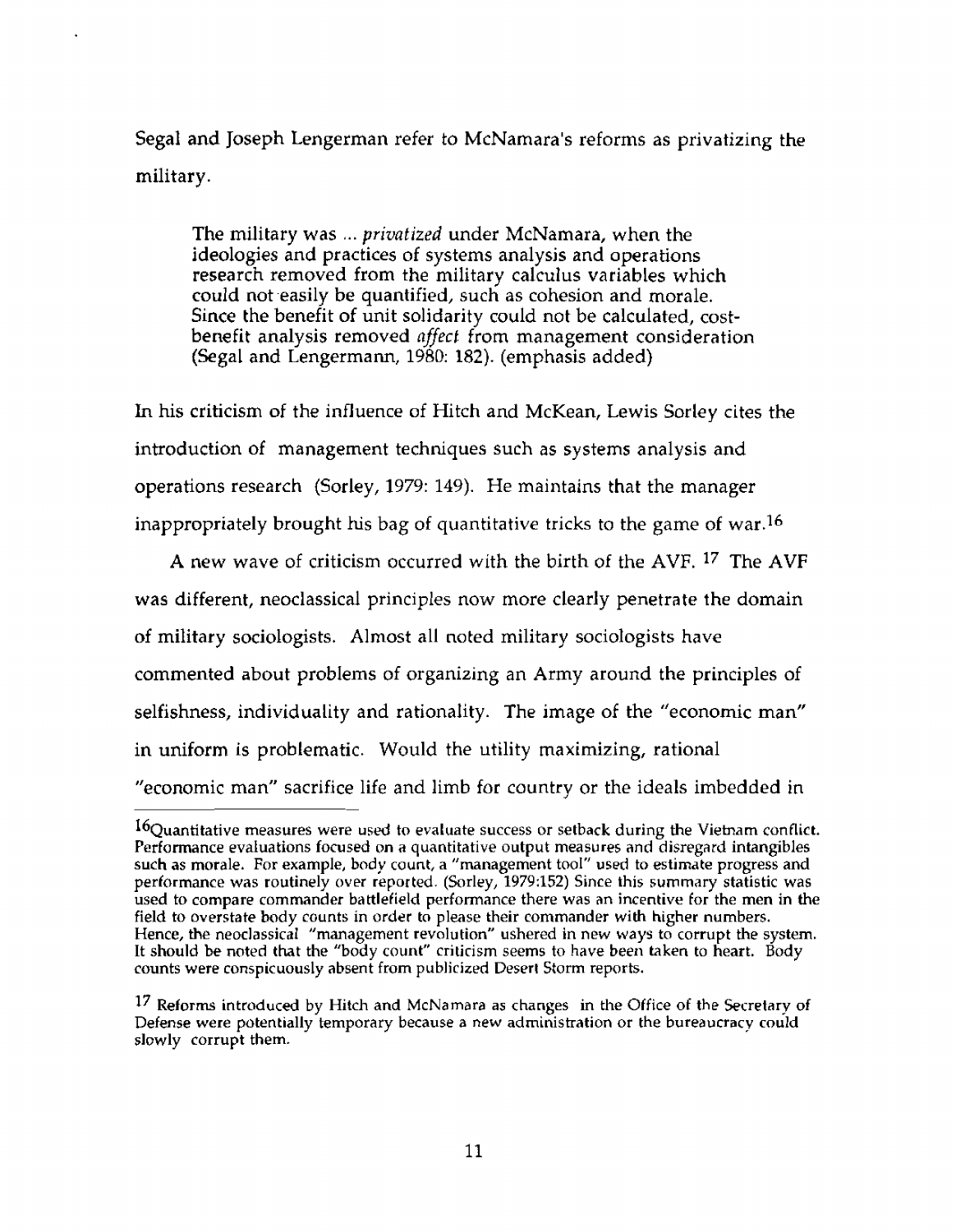the constitution?lB David and Mady **Segal (1983)** address the question from a slightly different perspective. "It is certainly questionable whether economic rationality is an appropriate or effective motivation for serving in the military. Should fighting wars be left to those who need the work?" (Segal and **Segal, 1983: 152).** 

Perhaps the most prominent critic is Charles Moskos who maintained that **changes** introduced by the architects of the AVF were transforming the fabric of the organization. The military was becoming more like a civilian employer (Occupational). Tt was losing its normative base (Institutional) **(Moskos,** 1988).

Criticisms also arose from within the institution. The criticisms stem from tensions associated with the discordant values of the **warrior** and the economist. **It** can be observed in the "leadership versus management" and "professionalism versus careerism" debates. Warriors **argue** that many management principles anchored in the neoclassical tradition undermine the ethical underpinnings needed for leadership. The warrior/leader must call upon **higher** values to inspire combatants to risk their lives and kill an unknown enemy. Managers motivate employees to do their job. In an officer survey on military professionalism, Eckhart (1970) found that there was "disharmony between traditional, accepted ideals and the prevailing institutional pressures. These seem to stem from ... self-oriented, successmotivated actions " by officers (Eckhart: 1970: iv).

**The** management philosophy advocated by economists introduced **a**  contractual focus to military decision-making. Economists conceptualize the

**<sup>18</sup> The logical and uncomfortable answer** -- **rarely, if ever. In examining this question Axinn (1989: 23) could find only one** reason **an individual** who **had internalized the neoclassical concept of self would risk their life. This occurs when they "would** rather die **than live with the lack of dignity that** might **result."** In **other words, they would be better off Jend.**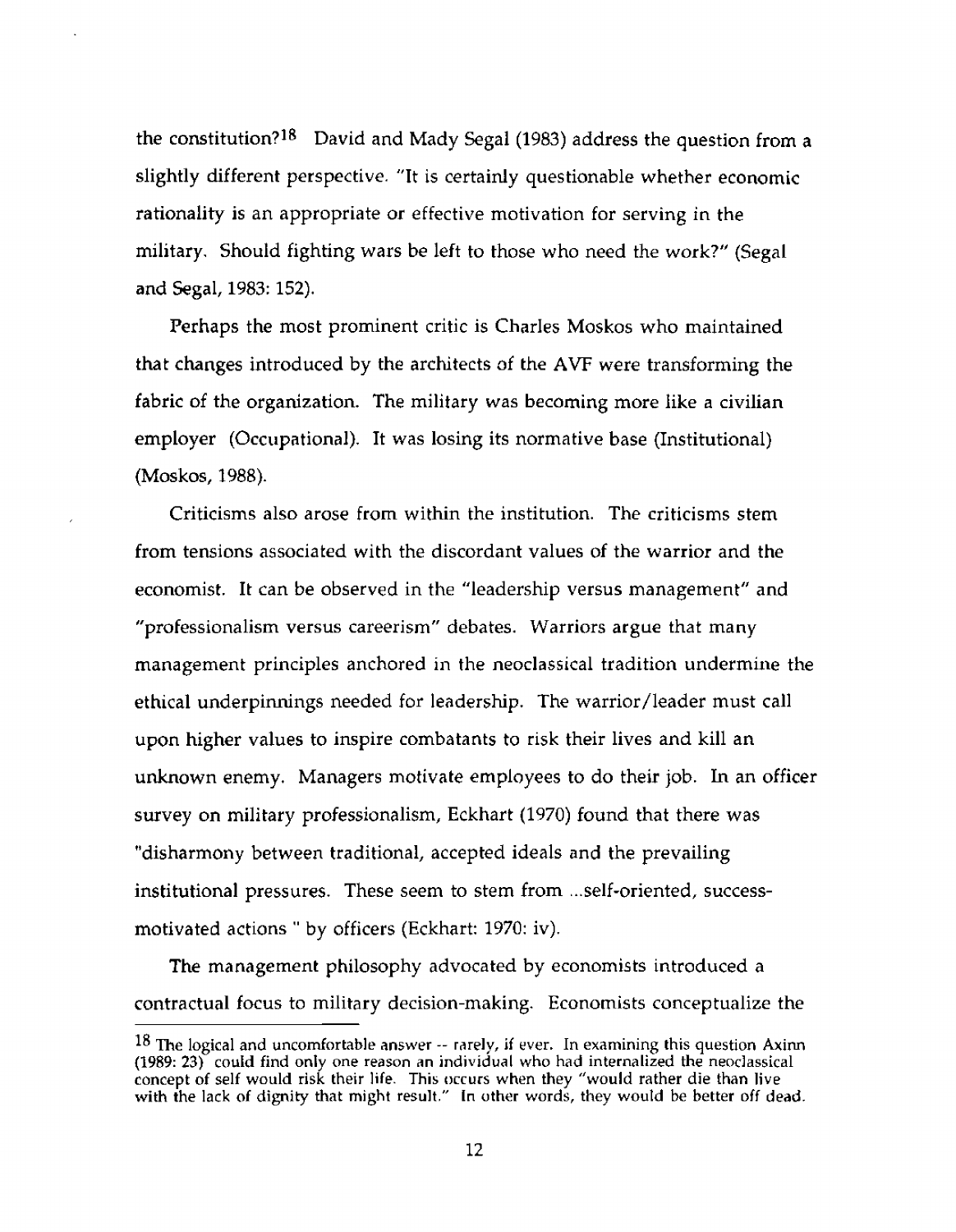relationship between citizen and government in contractual terms. Under the contractual approach, citizens purchase government services such as defense with tax dollars. The contractual notion is then extended to the relationship between the warrior and the state (Wood, **1988:35).** To the neoclassical manager, the soldier is the human resource (labor) **that** along with raw materials (land) and weapons (capital), provides service to the consumer/citizen. When these relationships are stated in contractual terms the role of ethics is diluted.

if one adopts the contractual view it is relatively easy to attempt to divorce the military function from moral considerations. War is a dirty business, and the tasks facing the military leader is to develop armies and weapons systems which can efficiently destroy potential enemies; the body count is the bottom line. (Wakin, 1984: 55)

**<sup>A</sup>**controversy similar to the management / leadership dichotomy is the careerism **vs.** professionalism debate. Military officers and scholars **have** long **been** preoccupied with the nature of military professionalism. Samuel Huntington, in his classic definition, cites expertise, corporateness, and responsibility as elements of professionalism (Huntington, 1964: 8-10). To **a**  professional, work is not just-a-job. Responsibility also implies a set of **values**  and an **ethical** code of conduct. Careerism is a corruption. It is individualistic in nature and is characterized in a worst case scenario by blind, ruthless, ambition. (Flammer, 1979:167). Clearly the utility maximizing individual of neoclassical economics fits the image of the careerist more closely than the professional.

Perhaps one could describe the above criticisms as anomalies or factors which the neoclassical paradigm fails to take into account. Again, **as** noted earlier, military institutions have changed several policies in response to these criticisms. Military institutions **have** reemphasized leadership,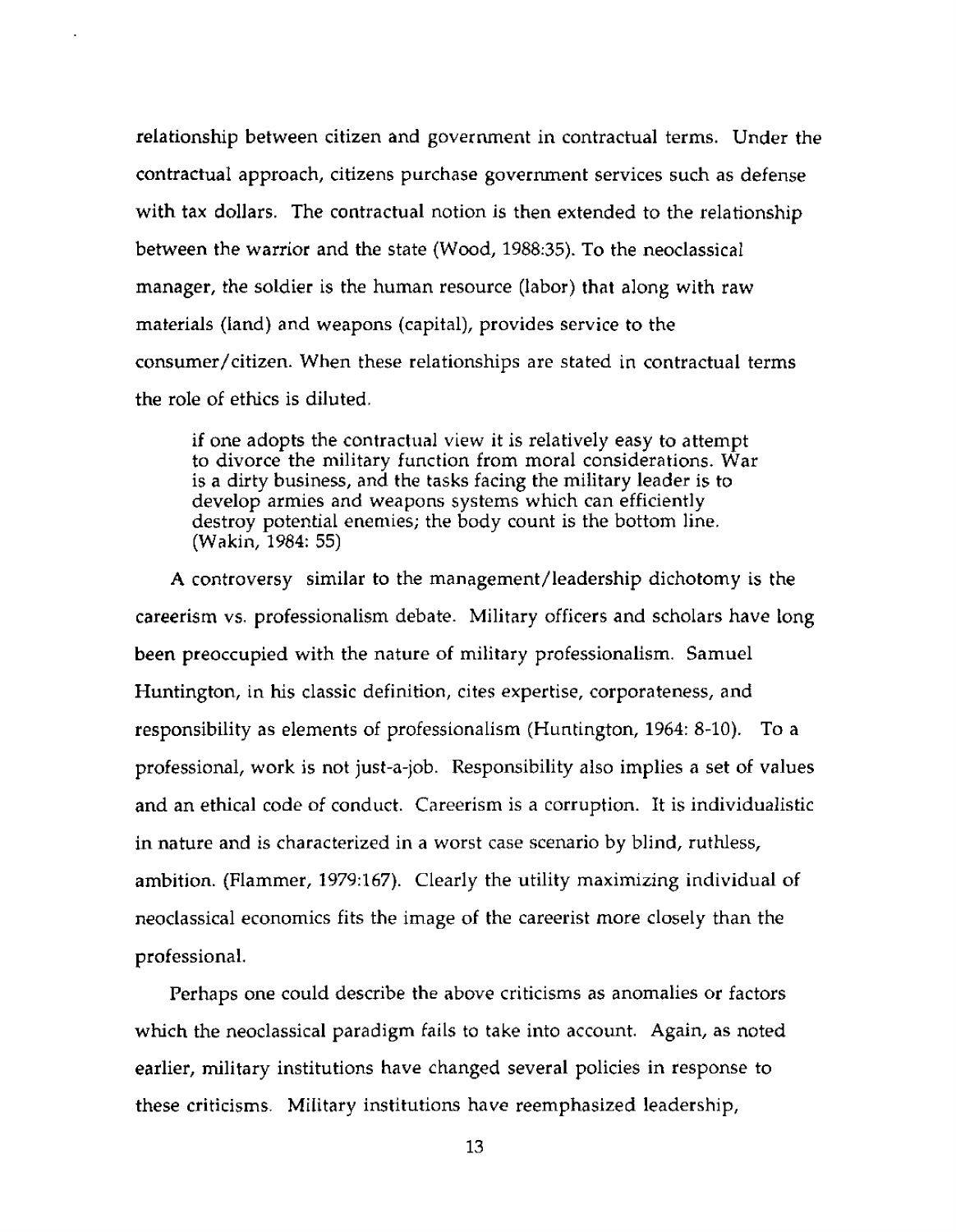professionalism **and** the importance of ethics. Although still important in shaping defense **poiicy,** the influence of neoclassical economics has declined **(Kanter,** 1984). While **the** influence of neoclassical economics may have declined, a comprehensive alternative paradigm has not emerged to challenge or replace it. Socio-economics is the alternative I propose.

## **Socio-economics: A new Paradigm**

Socio-economics provides a comprehensive, theoretical framework which when applied to military policy addresses most of the criticisms of the neoclassical model.19 Etzioni describes the basic foundations of socioeconomics.

> The position is (1) that individuals are, simultaneously, under the influence of **two** major **sets** of factors--their pleasure and their moral duty (although both reflect socialization); **(2)** that there **are** important differences in **the** extent each of these sets of factors is operative under different historical and societal conditions, and within different personalities under the same conditions. Hence, a study of the dynamics of the forces that shape both kinds of factors and their relative strengths is an essential foundation for a valid theory of behavior and society, including economic behavior, a theory referred to as socio-economics. (Etzioni, **1988:** *63)*

Neoclassical economics, through the assumption of self-interest, utility maximization, and rationality reduces moral behavior to economic terms. On the other hand, socio-economics is a "deontological I&We paradigm" **which** incorporates both moral obligation (deontology) and goes beyond the individual (We) (Etzioni, 1988: *5).* It also assumes that people select means, not just goals on the basis of their emotions and values.

**l9 In addition, Etzioni** maintains **that the neoclassical model is poor social science** because **it focuses** on **prediction failing to provide an adequate explanation.** Secondly, **the** *scope* **of its explanation is shallow.**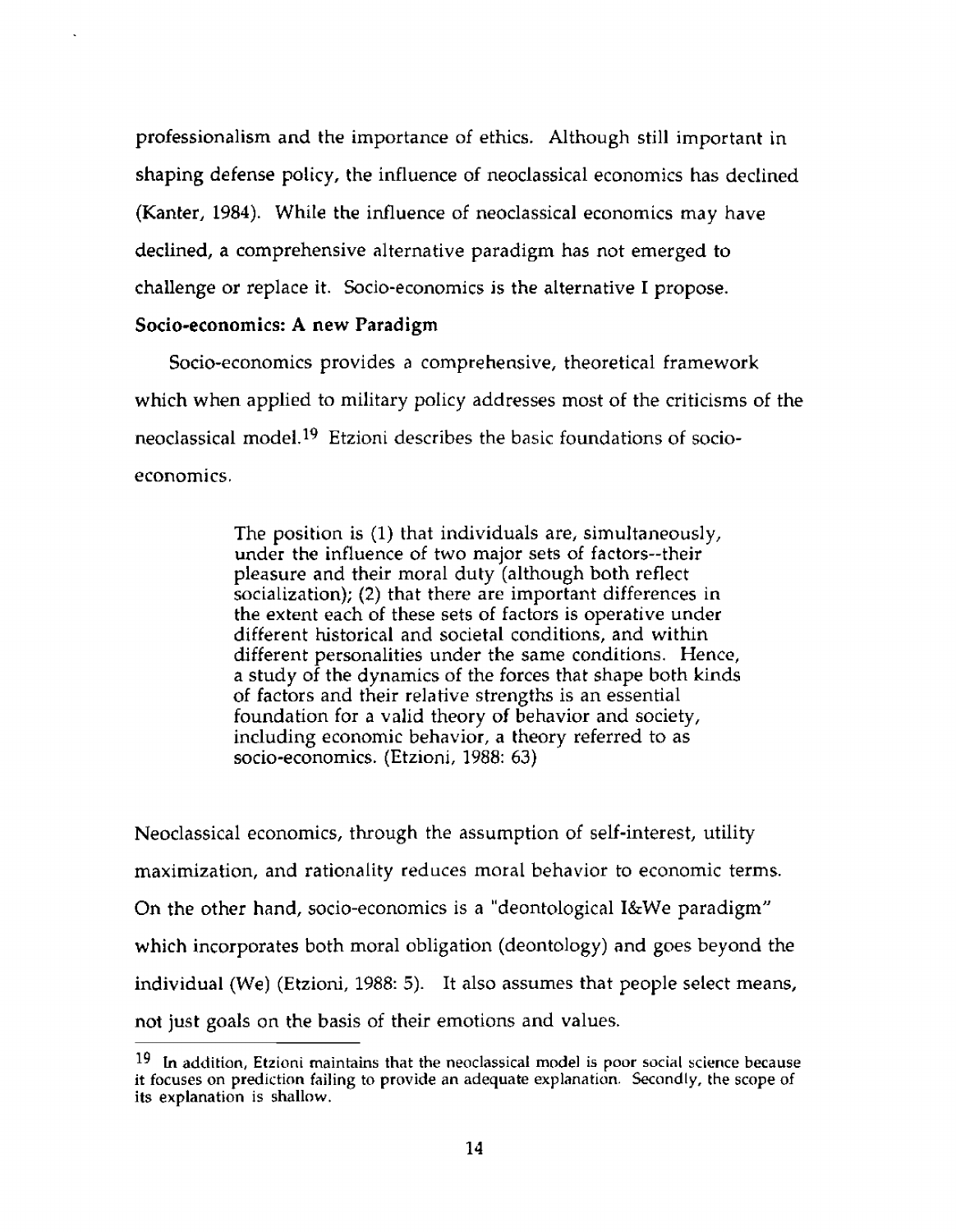One **of** the **key** strengths of **the** neoclassical paradigm is that it clearly **specifies** its core assumptions and propositions. Socio-economics also does this (see Etzioni, 1988: **253-257).** 

The socio-economic paradigm

highlights the assumption that individuals act within a social context, that this context is not reducible to individual act, and most significantly, that the social **context** is not necessarily or wholly imposed. Instead, the social context is, to a significant extent, **perceived** as a legitimate and integral part of one's existence, a 'We', a whole of which the individuals are constituent elements. (Etzioni, 1988: 5).

It is impossible to present Etzioni's arguments in a brief paper. Instead, I will focus on three basic elements of his model and **use** them as conceptual **lenses.** First, socio-economics assumes "that people pursue at least two irreducible 'utilities,' and have two sources of valuation: pleasure and morality" (Etzioni, 1988: **4).** Etzioni postulates that people make decisions out of self interest (I) and because they are part of something larger (We). They possess a dual utility function.

The individual (I) and the community (We) **are** thus **linked.** They "are both completely essential and have the same fundamental standing" (Etzioni, **1988: 9).** Further, **"the** *individual* and **the** *communify make mch other* **nnd** *require each other.* Society is neither a 'constraint' nor an 'opportunity' it is **us" (Etzioni,** 1988: 9). The preferences of the individual and the community will often be in harmony, Nevertheless, there is an inherent tension between the two; **"people** do not **seek** to maximize their pleasure, but to balance the service of two major purposes-- to advance their **well** being *and* to **act**  morally" (Etzioni, 1988: 83). The balance is not achieved for all time. "Rather as in riding a bicycle, individuals continuously 'correct' tendencies to tilt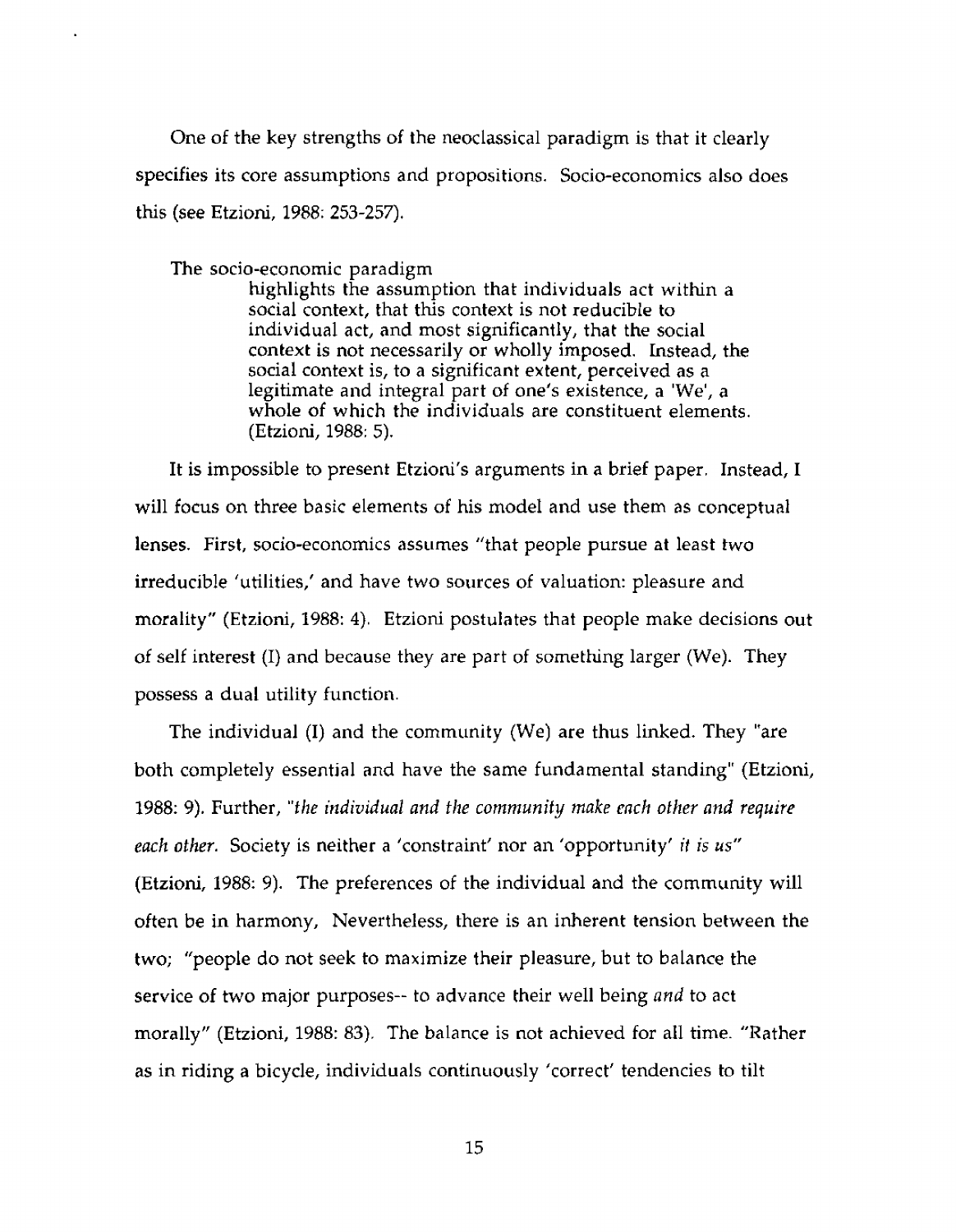excessively in one direction or the other." (Etzioni, 1988:84) Circumstances influence the balance.

Moral behavior and moral commitments stem in part from an allegiance to a "We". The "We" provides one reason for people to act unselfishly. Further, moral commitments are unlike self interest in that they change more slowly.

> The more individuals act under the influence of moral commitments, the more they are expected to persevere (when circumstances change). Conversely, the more individuals heed their pleasure or self interest, e.g., by calculating costs and benefits, the less likely they are to persevere. (Etzioni, 1988:68)

Secondly, individuals make decisions based upon normative commitments and affective involvements, as well as, for logical-empirical  $(L/E)$  reasons. Of the two, the normative-affective  $(N/A)$  component is the most important.

> (the) majority of choices people make, including economic ones, are completely or largely based on normative-affective considerations, not merely with regard to goals, but also of means; and that the limited zones in which other, logicalempirical  $(L/E)$  considerations are paramount, are them selves legitimate and otherwise motivate such decisionmaking. (Etzioni, 1988:93)

Thirdly, Etzioni devotes considerable attention to the concept of rationality. Rationality is assumed to be antientropic, in other words, the natural state of human choice is assumed to be not rational (Etzioni, 1988: 151). The most important bases of choice are affective and normative. People make "non- or sub-rational choices, ... because they build on their normative-affective foundations." (Etzioni, 1988: 90). The important point here is that rationality is not assumed to be constant. Etzioni conceptualized rationality as a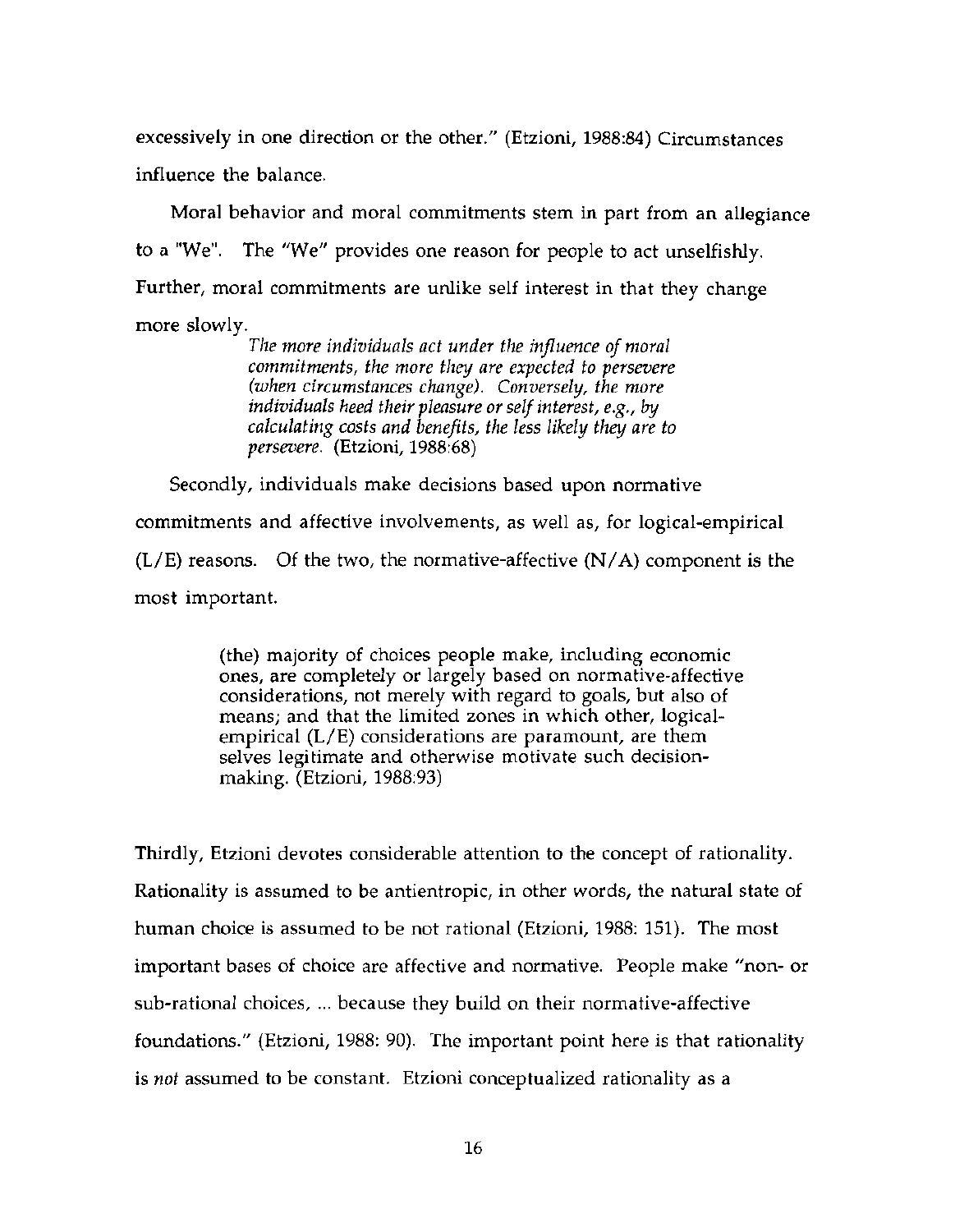continuum. Individuals are capable of irrational, non rational and rational decision-making, however, rational decision-making takes effort and does not come naturally.

The role of information and learning in decision-making helps to clarify why Etzioni has made these assumptions about rationality. Neoclassical theorists, in part, base their assumptions of rationality on low (approach zero) information and learning costs. Accordingly, since relevant information is always available and learning is instantaneous, the utility maximizing individual is relatively unconstrained to optimize (act) rationally). On the other hand, Etzioni argues that learning and information costs are variable and are usually much higher than assumed by economists. More importantly, learning and information also entail emotion and value costs. There is an emotional investment in the status quo and resistance to learning (Etzioni, 1988: 161). Hence, when information and/or learning costs are high, decisions will tend to be less rational.

Table 1 highlights a few key elements of Socio-economics and compares them with the neoclassical model.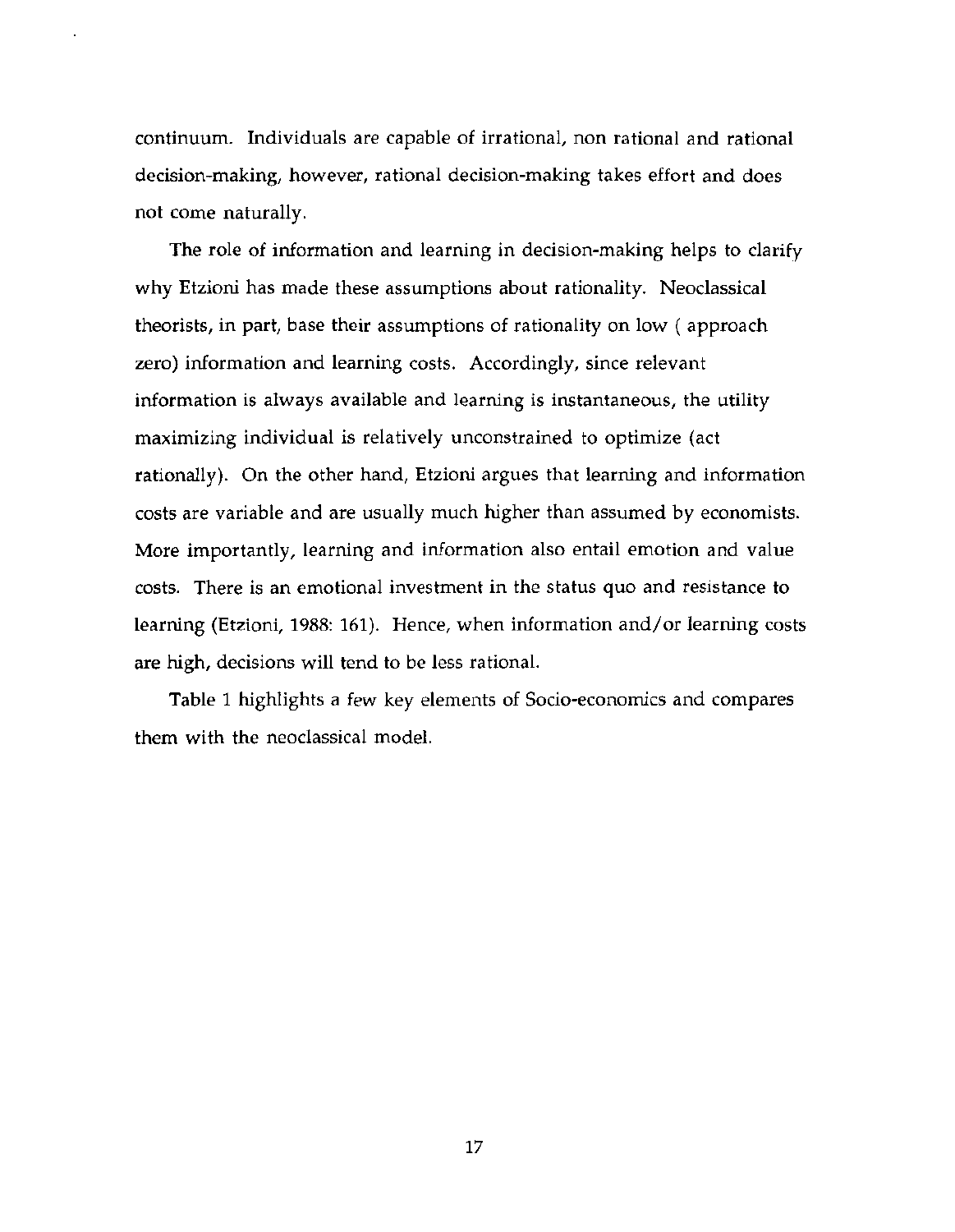Table 1<br>A Comparison of Socio-economics and Neoclassical Economics

 $\,$ 

| <b>CHARACTERISTIC</b>               | <b>NEOCLASSICAL</b>                                                                                                                                                                                                        | <b>SOCIO-ECONOMIC</b>                                                                                                                                   |
|-------------------------------------|----------------------------------------------------------------------------------------------------------------------------------------------------------------------------------------------------------------------------|---------------------------------------------------------------------------------------------------------------------------------------------------------|
| Human Motivation                    | self-interest                                                                                                                                                                                                              | self-interest and moral commitments                                                                                                                     |
| Utility                             | single utility function                                                                                                                                                                                                    | dual utility function                                                                                                                                   |
| Individual Behavior                 | utility maximizer                                                                                                                                                                                                          | balancing the needs of the dual<br>utility functions                                                                                                    |
| <b>Individual Values</b>            | subsumed within the preference or<br>utility function                                                                                                                                                                      | -influence both preferences and<br>constraints<br>-forms a normative context within<br>which decisions are made                                         |
| Societal Values                     | -officially, value neutral but<br>champion "efficiency"<br>- uses relative price as a measure of<br>value<br>-in policy, values help define goals<br>which then can be ranked and used<br>to find the most efficient means | -forms a normative context within<br>which decisions are made<br>-values are associated with both<br>means and ends                                     |
| <b>Emotions</b>                     | -subsumed within a preference or<br>utility function<br>- negative view of emotions                                                                                                                                        | form an affective context within<br>which decisions are made                                                                                            |
| Individual rationality              | -assumes people act rationally<br>-individual follow self interest<br>(optimize)                                                                                                                                           | -antientropic --(nonrational) can act<br>rational but involves costs<br>-people behave more or less<br>rationally                                       |
| Information and Learning<br>Costs   | approach zero or are very low                                                                                                                                                                                              | -usually high<br>-emotional and normative costs are<br>also included.                                                                                   |
| Role of Information and<br>Learning | -individual will adjust quickly to<br>new information and move quickly to<br>"optimize" on constrained utility<br>function.<br>-individual responds quickly to<br>changes in relative prices                               | -high information & learning costs<br>reduce potential for rationality<br>-the N/A context will influence the<br>response to changes in relative prices |
| Rationality and<br>information      | low information costs enhance<br>rationality                                                                                                                                                                               | Decisions in areas where information<br>costs are high will tend to be less<br>rational                                                                 |
| Choice of means                     | dictated by rational analysis of ends                                                                                                                                                                                      | dependent on values and emotions<br>and knowledge                                                                                                       |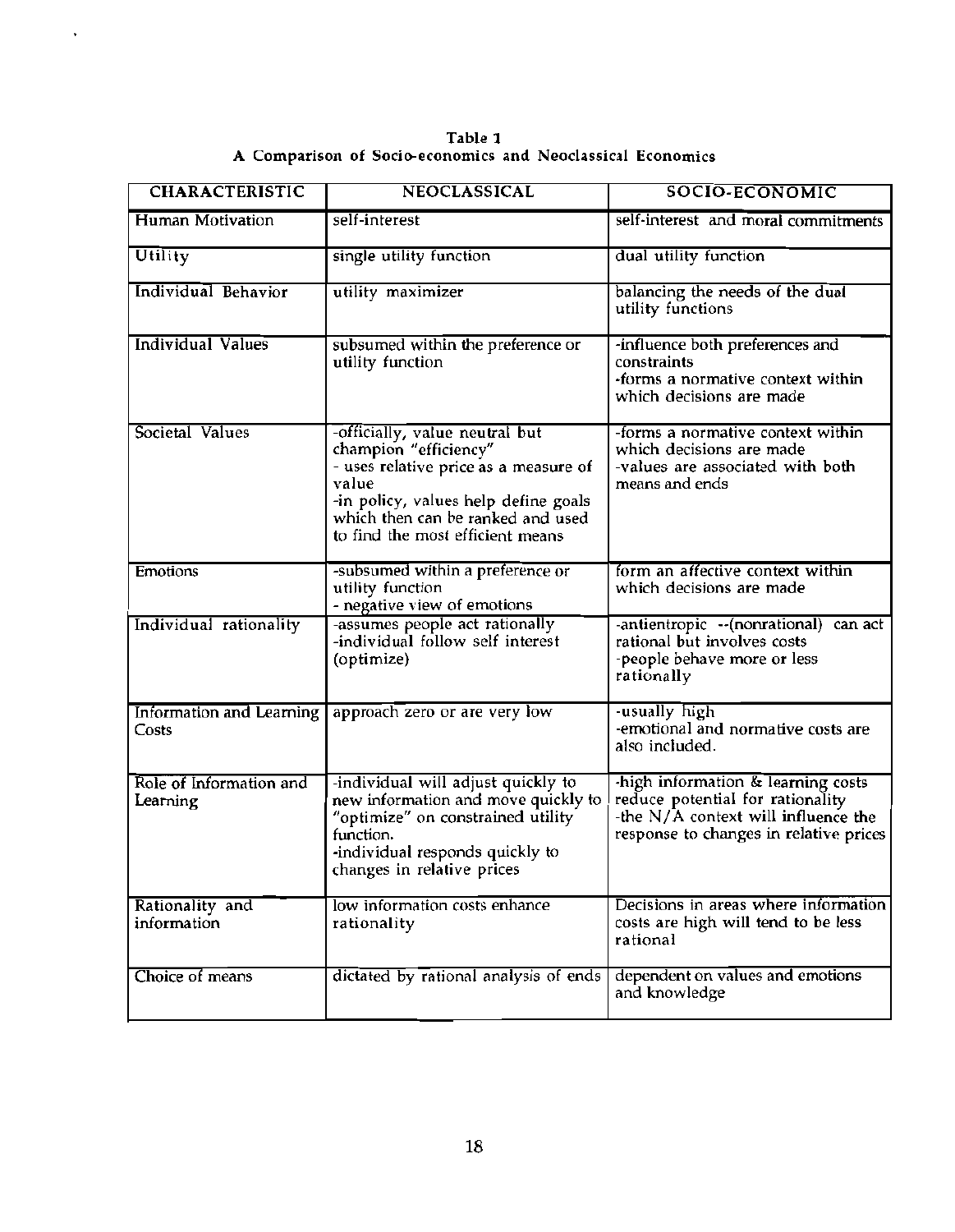## Socioeconomics and Military Policy

## "War is the hardest place for moral judgements" (Hartle, 1989:1)

Equipped with a few of the basic assumptions or lenses of socioeconomics we can now view military policy in light of these lenses. Clearly, socio-economics provides a comprehensive framework and addresses many of the criticisms that have been leveled at neoclassical theory as applied to military policy. First, it acknowledges and accounts for moral behavior. The warrior must consider the moral content of choices. This is particularly true in war because while the "decision to go to war is political, decisions on the conduct of war are military" (Axinn, 1989: 2).  $20$ 

In addition, when individuals act out of moral commitments they are more likely to persevere when conditions change (under hardship or if the threat to life and limb increases.) This addresses readiness issues because readiness implies individual/group/organizational perseverance when conditions change. (Clearly, the Iraqi invasion took many soldiers by surprise (change). It also required perseverance [the months in Saudi].)

Socio-economics also incorporates institutional values in its framework (normative context). Further, it emphasizes moral concepts such as trust and duty. The notion of balancing the I&We is also central. Critics have argued persuasively that it is not in an individuals self interest to die for their employer (Country). When the "I" stands alone the logic underlying military duty is extremely tenuous. When the "We" and the notion of moral commitments are added the logical underpinnings are expanded.

From an institutional perspective, the motivation problem becomes one of the proper balance of the "I" and "We". A young soldier can want a bigger

 $20$ The lenses of socio-economics clearly encompass the "moral reasoning called for in a wide variety of situations in which persons in uniform find themselves" (Axinn, 1989: 4) Nevertheless, this is an application which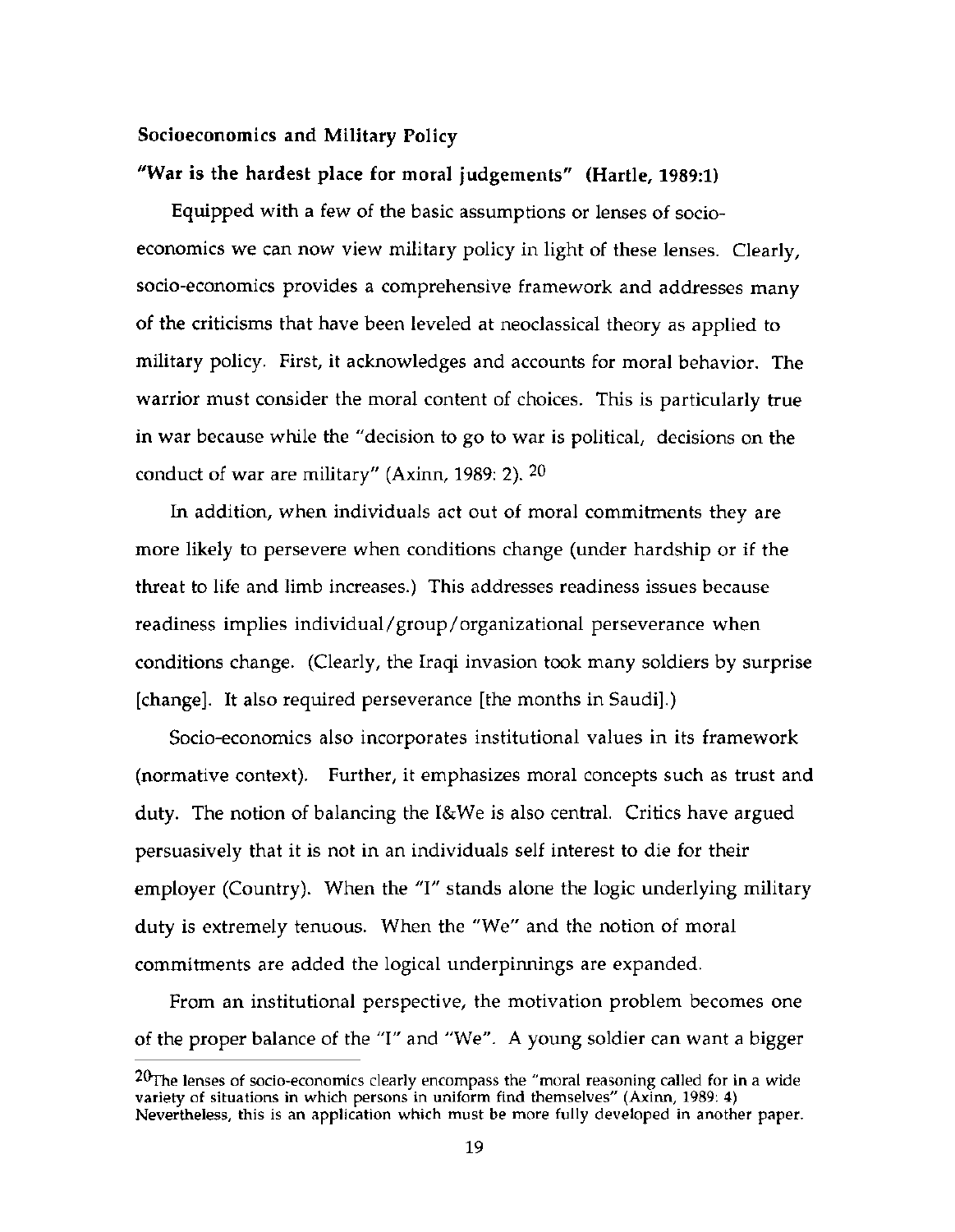paycheck to buy the latest CD player and understand that he may be called upon to make the highest sacrifice. From a policy perspective, the balance of the "I" and the "We" is the responsibility of the institution. If the institutional policies over emphasizes self-interest than the sense of "We" may be dwarfed. On the other hand, in a conscript force, there might be a tendency to overlook the "I" and incorrectly emphasize the "We". In addition, since conscription involves coercion the sense of "We" may be difficult or impossible to build. One would expect conscription to be effective only if there were a well defined sense of military social "duty" within the larger society. Hence, socio-economics would focus policy questions on the  $N/A$  context and how it could nurture the proper (I&We) balance.

#### The Dual Utility Function

The dual utility function is an obvious lense to view military policy. Sacrifice and the subordination of the individual to the group are notions fundamental to understanding military organizations. The "We" is a dynamic concept which changes with the relevant context. For example, a young woman might enlist for patriotic reasons ("We" is society) and repair a tank with diligence and effort because there is a high level of esprit-de-corps in her unit ("We" is the work unit). It should be noted that it is impossible to separate the "We&I" from a N/A context. As the We reference group changes the relevant norms, values and emotional underpinning will change.

Mady Segal has identified an organizing devise that can be used to view the We&I tension/balance. She considers four levels of analysis to view the relationship between military and society. They are the societal, organizational, group and the individual. (Segal, 1985) It is useful to look at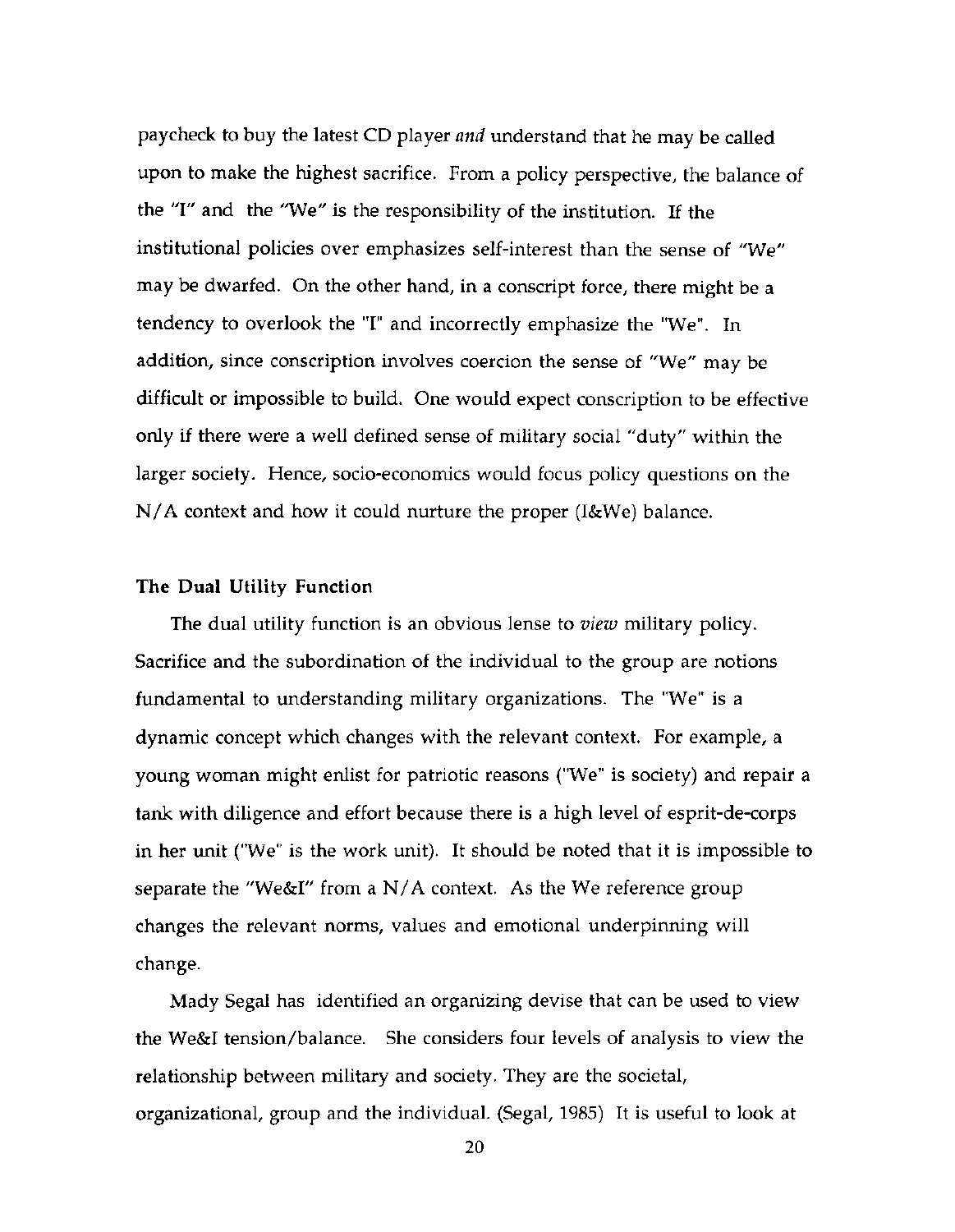these levels of analysis and see how the "We" and the normative/affective (N/A) context would change. (See Table 2)

Consider Segal's first category (societal) which incorporates the notion of citizen soldier. Here citizens of the nation state make up the reference group (We). Militaries exist to defend the nation state, it's people and values. In the United States, members of the armed forces show their commitment to the nation state by swearing allegiance to the constitution and to defend the values therein. The constitution and its values thus form the basis of the normative context. Feelings associated with the values and the allegiance to the nation state (patriotism) form the affective context.

In addition, the notion of legitimacy is fundamental to the normative/affective context. The soldier both needs to be accepted by the "We" (society) and in a democracy be part of the "We" (society). In a democracy, the "military is legitimate only in so far as its existence and its use of power have been agreed to by society as a whole...Consent is the core trait, individuals confer the right of coercion on the state" (Harries-Jenkins, 1976:43).

Since legitimacy in a democracy derives from the consent of the population (We), the military institution is more likely to maintain consent if the population can identify with the institution. Consent will weaken if the military is isolated from the larger society. Thus legitimacy is strengthened to the extent that the warrior ranks are filled with citizen soldiers. (Harries-Jenkins 1976: 55)

A volunteer force, which emphasizes self interest as the primary motivation for enlistment and reenlist, may isolate the institution and over emphasize the "I" because the cross section of individuals who would find the "net present value of the benefits" of military service high enough to enlist or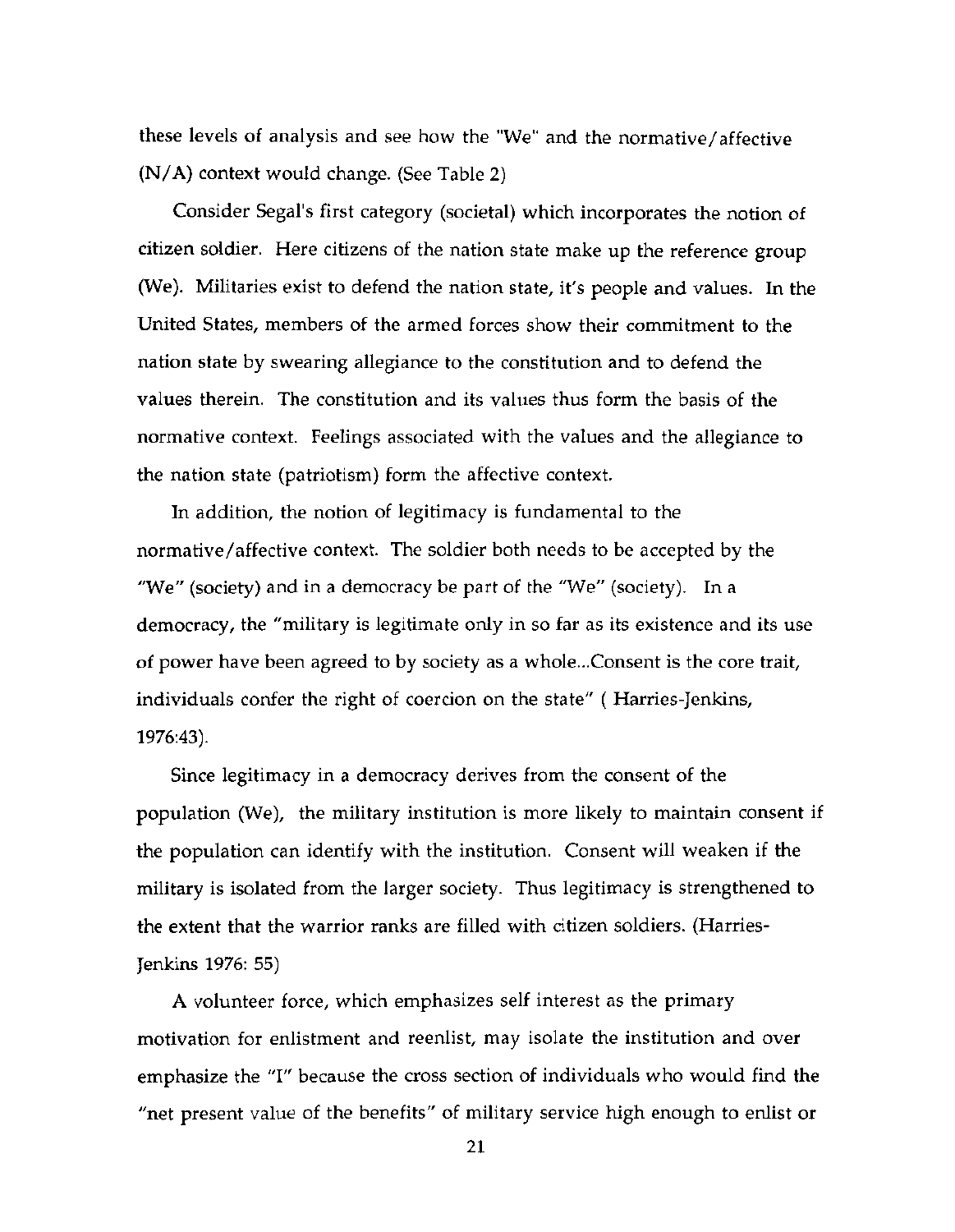reenlist would be nonrepresentative. Members would become more employee-soldiers and less citizen-soldiers.

| Level of analysis | "We"                                                                                                                                | Relevant N/A context                                                                                                               |
|-------------------|-------------------------------------------------------------------------------------------------------------------------------------|------------------------------------------------------------------------------------------------------------------------------------|
| Societal          | Nation state                                                                                                                        | (N) constitution<br>(N) institutional legitimacy<br>of military<br>(A) patriotism<br>(A) threat to nation or the<br>values therein |
| Organizational    | members of the uniformed<br>services (identification could<br>be with the entire military of<br>by branch of service or by<br>rank) | (N) professional ethics e.g.,<br>duty honor country<br>(A) warrior spirit<br>(A) military rituals                                  |
| Group Dynamics    | small working/fighting unit                                                                                                         | (N) professional ethics<br>(A) esprit-de-corps<br>(A) unit cohesion                                                                |
| Individual        |                                                                                                                                     | any of the above could apply any of the above could apply                                                                          |

#### Table 2 Viewing the "We" and N/A Context as the Level of Analysis Change

(N) Normative context

(A) Affective context

Segal identifies "organizational" as a second level of analysis. From a socio-economic perspective, members of the uniformed armed forces (e.g., service branch, the officer corps, NCOs etc.) form the "We".<sup>21</sup> In this context,

<sup>21</sup> The military base or post is also a good example of an organizational "We" (Coats and Pellegrin, 1965: 373-393). One of the functions of the military base is to nurture and instill a sense of community or "We-ness".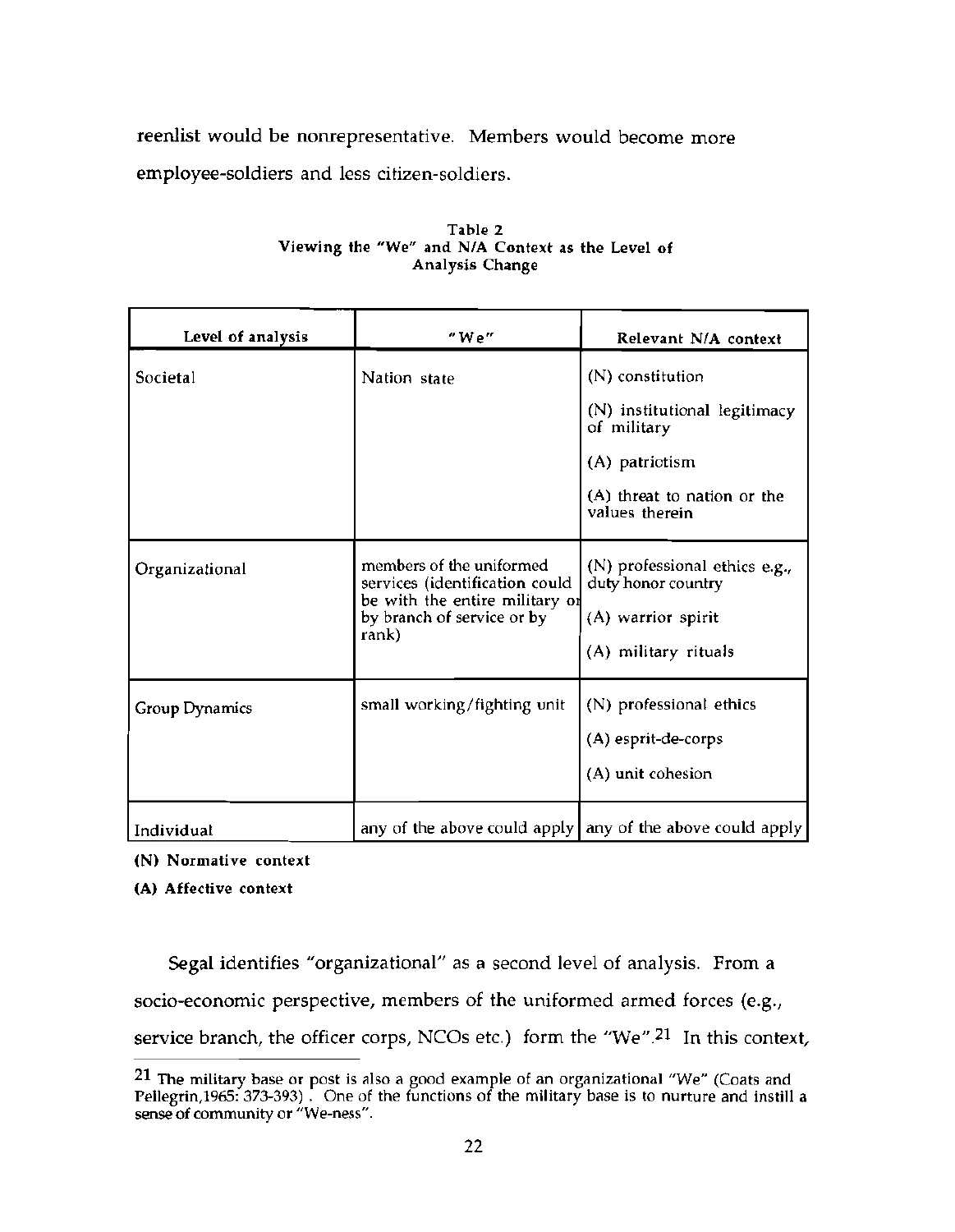issues associated with the convergence or divergence of the military organization with society at large are important because they serve to focus and define the "We". The  $N/A$  context relevant to this level of analysis is the professional ethics and the warrior spirit.

"Moral elements are among the most important in war. They constitute the spirit that permeates war as a whole, and at an early stage they establish a close affinity with the will that moves and leads the whole mass." (Clausewitz, 1976: 184)

All systems contain elements which may corrupt the ethical foundations of its members. By focusing on self-interest, neoclassical policies can have a corrupting influence. They provide opportunities to corrupt an individual's ethics and in that way shift the balance dysfunctionally toward selfishness (I).

The West Point motto (Duty, Honor, Country) summarizes the moral precepts which military professionals adhere. The term duty refers to obedience, obligation, and willingness to make sacrifices. According to Huntington, the "supreme military virtue is obedience" (Huntington, 1964: 74). Military organizations are hierarchical in nature. For the system to work, those in charge at each level need instantaneous and loyal obedience from subordinates. The inherent uncertainty of war dictates the need for quick and immediate obedience. Duty also embraces the notion of obligation. Warriors have an obligation to serve and sacrifice for the nation.

A soldier with honor knows how to distinguish between right and wrong and has "the courage to adhere unswervingly to the right." (The Officers Guide, 1956: 254 quoted in Sorley, 1979: 145). Honor is also an umbrella term that embraces concepts such as integrity and trust. These are the wellspring of military ethics (Sarkesian and Gannon, 1979: 135). Without integrity and trust a leader cannot be confident that orders are being carried out or that they are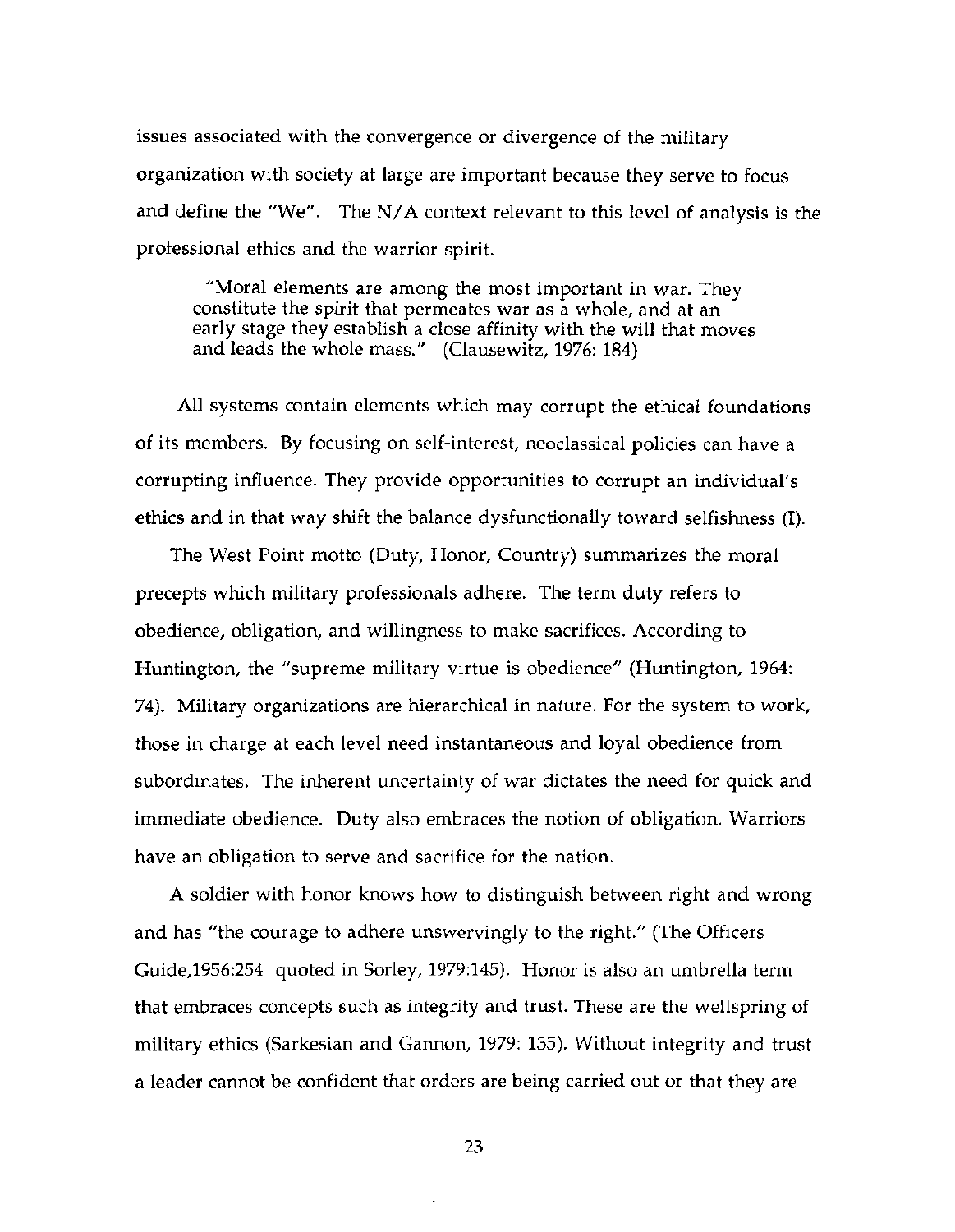based on accurate intelligence. (Ryan, 1979: 189). In addition, honor defines how a military officer 'ought' to behave (Janowitz, 1960: 215). Janowitz also discussed honor as including personal allegiance of the commander to the organization. In a sense honor binds the "We".

Duty, honor and country are moral commitments which enhance perseverance. War is an environment of friction and uncertainty. The institution is sustained by individuals who will persevere, follow orders and sacrifice for a greater cause. The military needs individuals who can both adjust to change (new battle plan) and persevere (when threats to life and limb change).

The warrior's profession is also finely tuned affectively. The intangible "Warrior Spirit" is a critical affective component. In addition, the affective context can be seen in the rituals that define military life such as the tough initiation of boot camp, neatly pressed uniforms, the raunchy jody calls during marches, monuments to past glory, and the draping of a flag over the casket of a dead warrior. Clearly, the funeral of a heroic soldier combines high moral principles and deep emotions as few events can. There is also the importance of courage and the stark terror of combat.

The third level identified by Segal is group dynamics. Here issues such as unit cohesion, morale and the relationship between cohesion and combat success are important. Clearly, the "We" is the small fighting/working unit such as a platoon or maintenance crew. In this setting, the normative context continues to include traditional military values discussed above. The normative questions, however, are played out on a smaller, more intimate scale. At this level of analysis, affective considerations are relatively more important.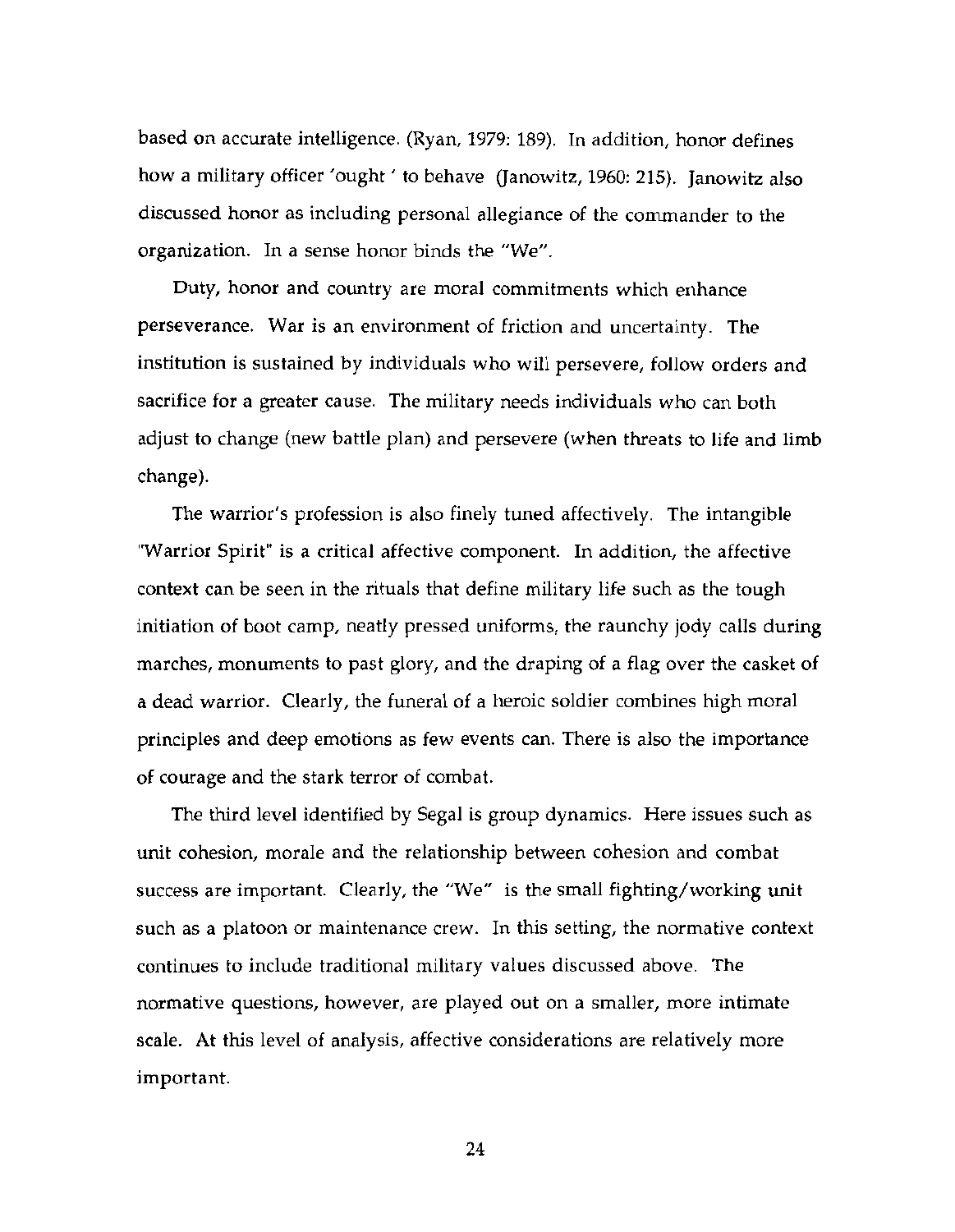The warrior places a high value on morale or the "feeling of unity that gives the soldier the courage to fight" (Segal & Segal, 1983:156). While a soldier may join the military for a variety of reasons (getting a job, patriotism, the draft) the actual willingness to fight is based in large part on the cohesion of the fighting unit. Hence, feelings such as esprit-de-corps, and brotherhood play an integral part in military success.

Cohesion is an additional component of morale which makes up the affective context. Cohesion rests upon trust.

Trust between leaders and subordinates and between a soldier and his peers... Trust is built through daily interaction and working together over an extended period of time--small unit cohesion. Cohesion is the glue that holds units together, keeps them fighting and prevents psychiatric causalities. (Kaufman,  $1987:53$ 

Cohesiveness, brings other benefits. It helps control the behavior of unruly individuals. For example, peer pressure stops angry outbursts from escalating into fights. (Miller, 1985: 92) This is particularly helpful when soldiers are sleep-deprived, living in cramped, hot, damp quarters; conditions where tempers are likely to be short.

The individual is the forth level of analysis identified by Segal. She has identified key issues of importance for this level as an individuals motivation to enlist, military socialization, and the sources of the fighting spirit. When the individual is the level of analysis the "We" could be defined in any of the above ways. For example, individuals may be motivated to enlist out of a desire for a regular paycheck (self-interest) and patriotism (We=society) or the desire to be part of an adventurous, special organization (We= uniformed members of the armed forces). Reenlistment could be motivated by job security (I) and the desire to remain with a trusted group of colleagues (We=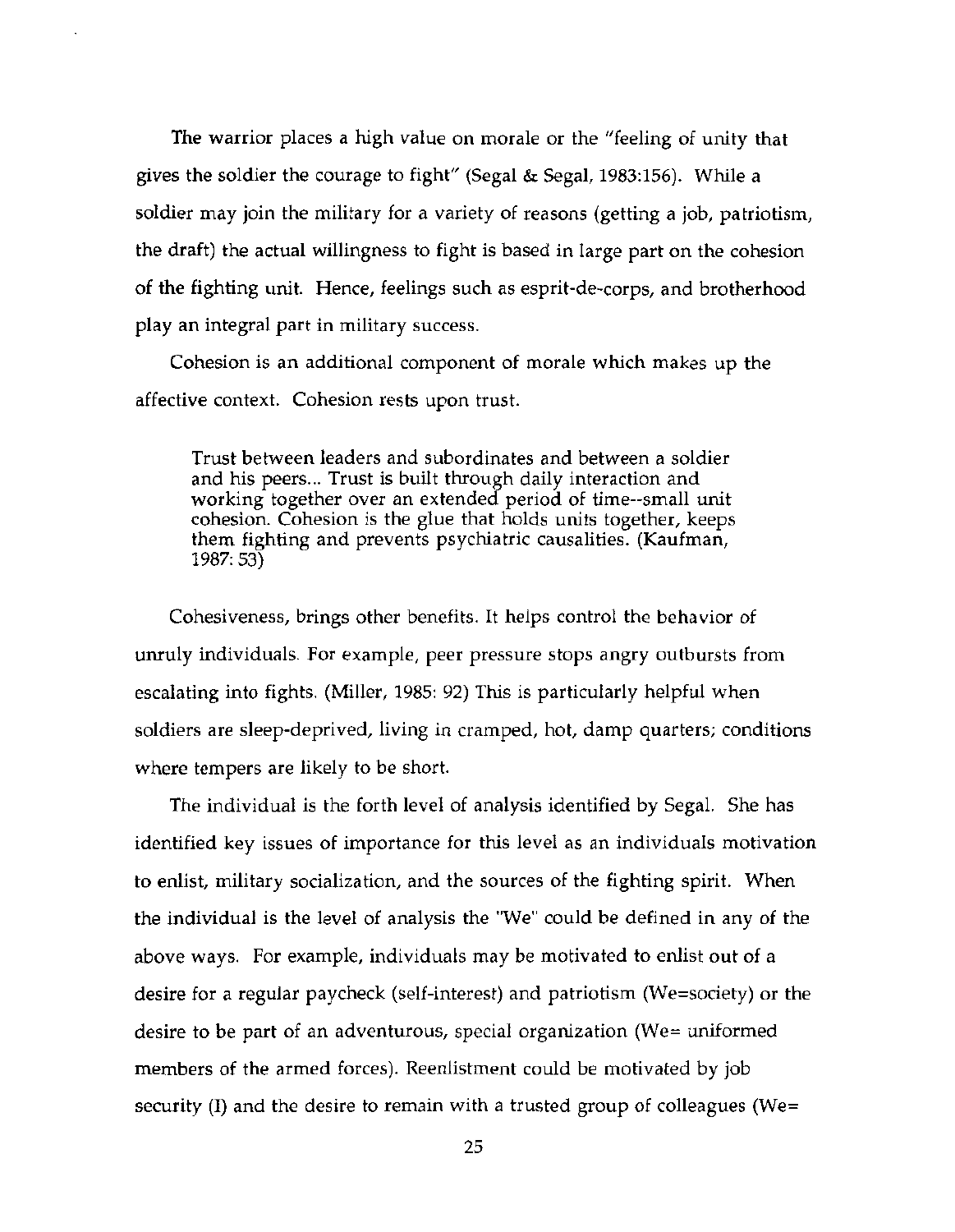working/fighting group). Although there may/will be a natural tension between the "I&We" both reasons are natural and legitimate.

One purpose of this paper is to show how the conceptual lenses of socioeconomics can be applied to military policy. The following sections will briefly touch on a series of topics and view them through the paradigmatic lenses of socio-economics.

#### **Weapon Systems**

When considering weapon systems, for example, both  $N/A$  factors and logical/empirical (L/E) factors are important. Questions about means, ends and the morality of the weapon system are normative/affective concerns. Technical questions about design, efficiency, cost etc. can be classified as L/E factors. Both are important. In addition, proper consideration of L/E factors requires a large cadre of people highly skilled in technical and quantitative techniques. Cost effectiveness questions are legitimate and important. Nevertheless, the technical questions are sterile and incomplete without proper attention paid to  $N/A$  considerations.

The engineering model described by Janowitz over emphasizes L/E factors (Janowitz, 1982). The "questions asked" are  $L/E$  questions  $-$  important but incomplete. The warrior has always wanted the best weapons. Technological, superiority has proven decisive in battle, e.g., guns v. arrows. Technological superiority, however, must be part of a larger context.

By incorporating both the normative/affective and the logical/empirical decision-making contexts, Etzioni addresses Janowitz's point about enlightenment versus engineering model. Socioeconomics is an enlightenment model which allows for engineering approaches when appropriate.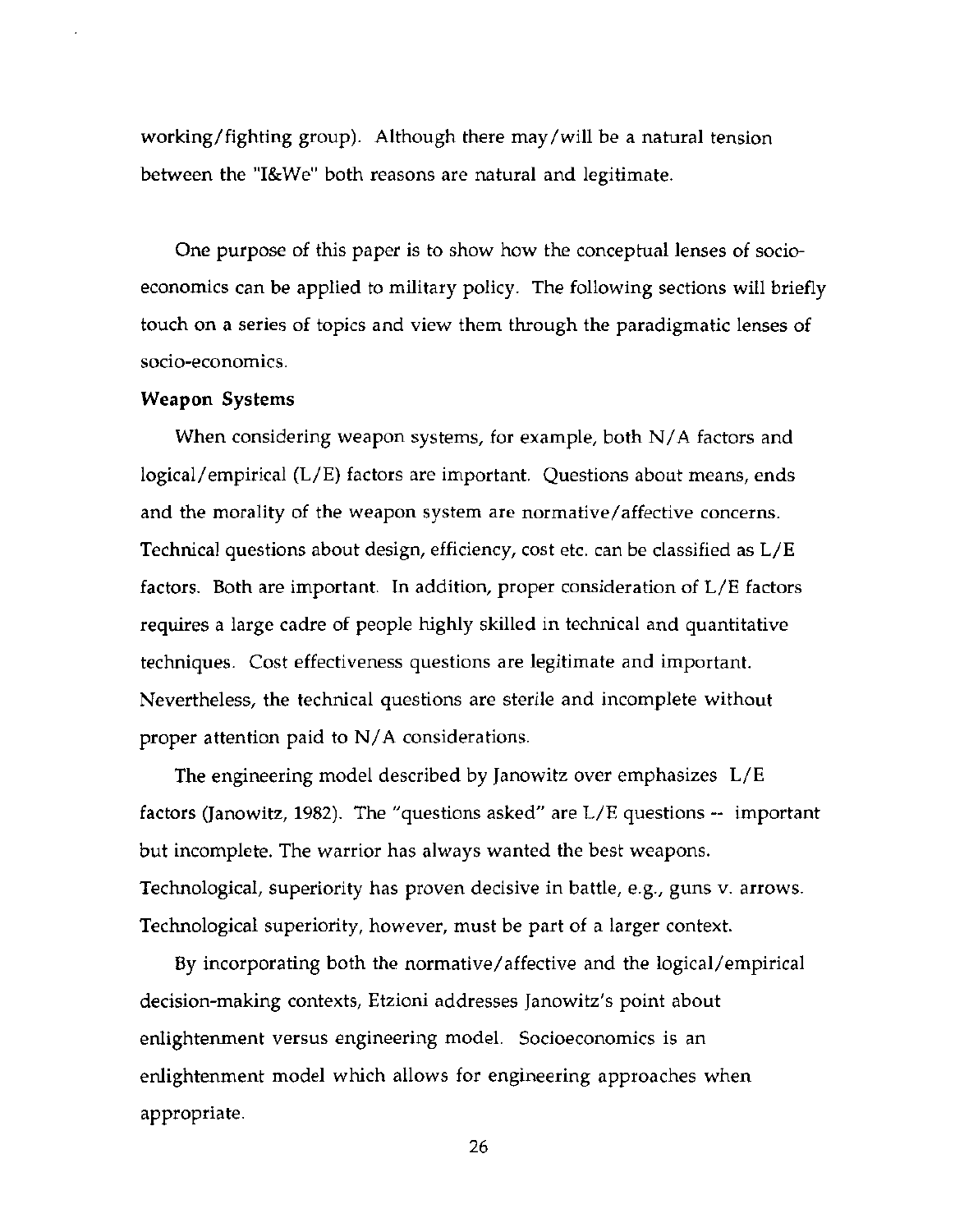#### The Military Mind

The military mind is a topic discussed by Samuel Huntington in his classic The Soldier and the State. In it, he examines a normative context which includes the dark side of human nature.

"the military ethic views conflict as a universal pattern throughout nature and sees violence rooted in the permanent biological and psychological nature of men. As between good and evil in man, the military ethic emphasizes the evil. Man is selfish. He is motivated by drives for power, wealth, and security....As between the strength and the weakness in man, the military ethic emphasizes the weakness. Man's selfishness leads to struggle but man's weakness makes successful conflict dependent upon organization, discipline, and leadership....the military man emphasizes the importance of the group as against the individual. Success in any activity requires the subordination of the will of the individual to the will of the group." (Huntington,  $1964:63$ )

Interestingly, the economic man and Huntington's military man both view individuals as selfish. For the economist, this selfishness fosters competition which promotes abundance and the greater good. They, thus, conclude the individual should have primacy over the group. On the other hand, Huntington suggests that this selfish nature leads to conflict and eventually to violent conflict. The warrior prepares for violent conflict by subordinating individual preferences to those of the organization. Etzioni's dual utility function fits Huntington's view because the "I" is based on selfishness, however, the "We" shows why individuals subordinate their preference to the will of the group.

## **Military Budgets**

Because it is a method to allocate scarce resources, the budget function is at the center of problems addressed by the neoclassical tradition. As a resource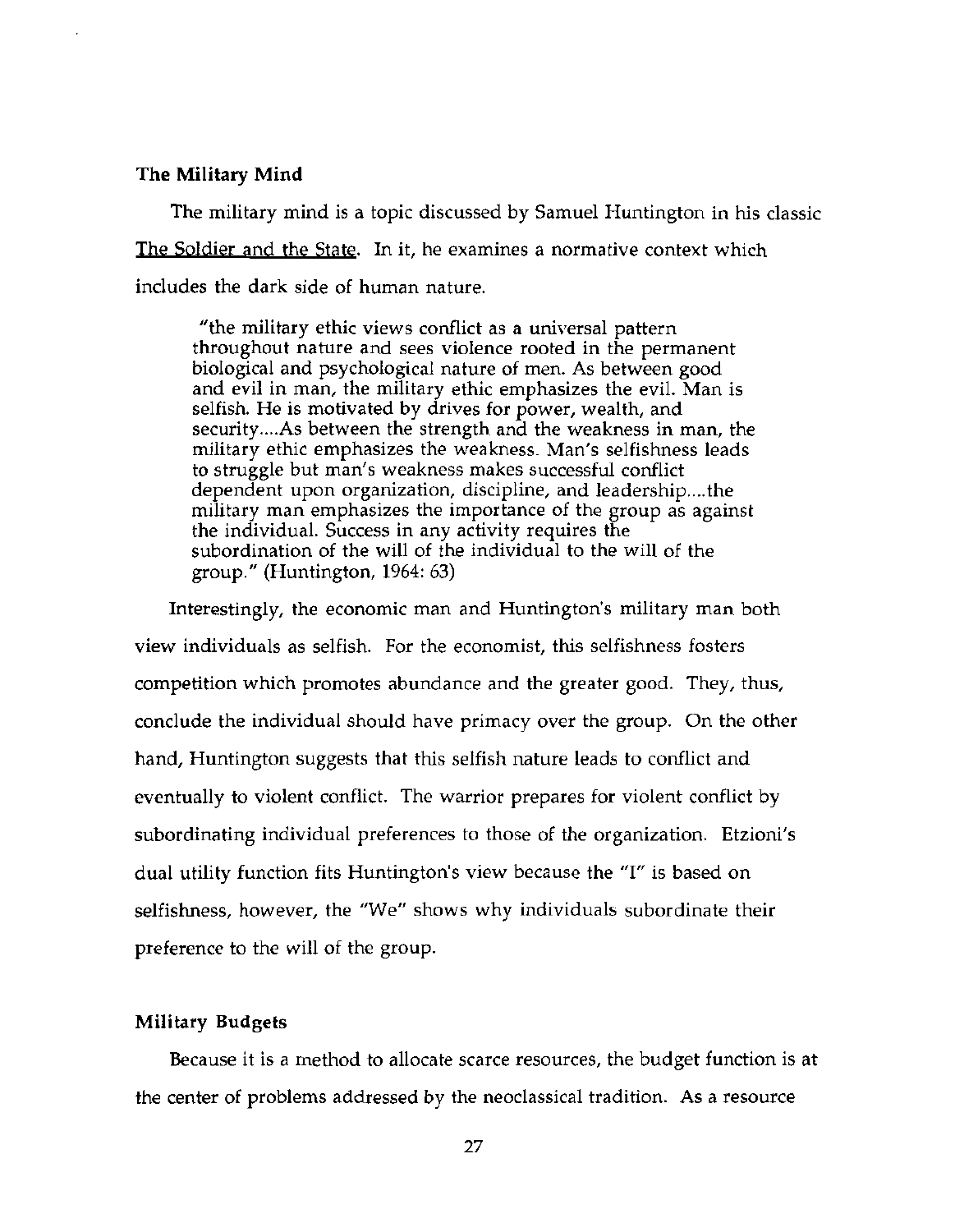allocation method, the public sector budget, has a function analogous to the market. Like the market, an effective budget process will allocate resources efficiently and rationally. It will do this by articulating both objectives and alternatives to achieve objectives. In addition, it will provide a mechanism to choose the most efficient alternative. This description sums up the basic elements of Planning Programming Budgeting Systems (PPBS). This budget system also assumes rational behavior and focuses on L/E considerations ignoring the  $N/A$  context.

PPBS was one of the first innovations advocated and introduced by economists. PPBS represents an interesting paradox. Officially, PPBS has endured and today is the official budget system at DOD. It is, however, anything but the efficient method to allocate scarce resources advocated by Hitch and his Rand associates.<sup>22</sup> By assuming rationality and focusing on  $L/E$ factors and excluding N/A factors, PPBS failed to take into account critical variables that explain budget behavior. It was unable to really influence how resources are actually allocated.<sup>23</sup> For example, Congressional micromanagement of the budget makes many of the tedious exercises and much of the information collected through the PPBS process useless.

<sup>&</sup>lt;sup>22</sup> One obvious example is the Program Objective Memoranda (POM) which was designed to organize the DOD by overarching "Programs". The role of branch of service was to be diminished as systems analysts objectively examined alternatives within large umbrella program areas. When McNamara left office one of the first changes Laird made to PPBS was to give responsibility for the POMs to the respective service branches (Kanter, 1982; 283). In this way, the notion of "program" was corrupted. Its function shifted from an organizing device for rational, efficient choice among alternatives to an accounting number on departmental forms. Branch of service and the  $N/\overline{A}$  context it represented had to be accounted for first. The L/E considerations which dominate the concept of the POM are still relevant. They are, however, operating within a N/A context.

<sup>&</sup>lt;sup>23</sup> There is a large budget literature which examines the problems with PPBS. After PPBS was initiated at DOD, it became, for a short while, the official budgeting system of the entire federal government. Here it failed miserably. Some of the best analysis of PPBS problems can be found in Wildavsky, 1966, 1975, 1979.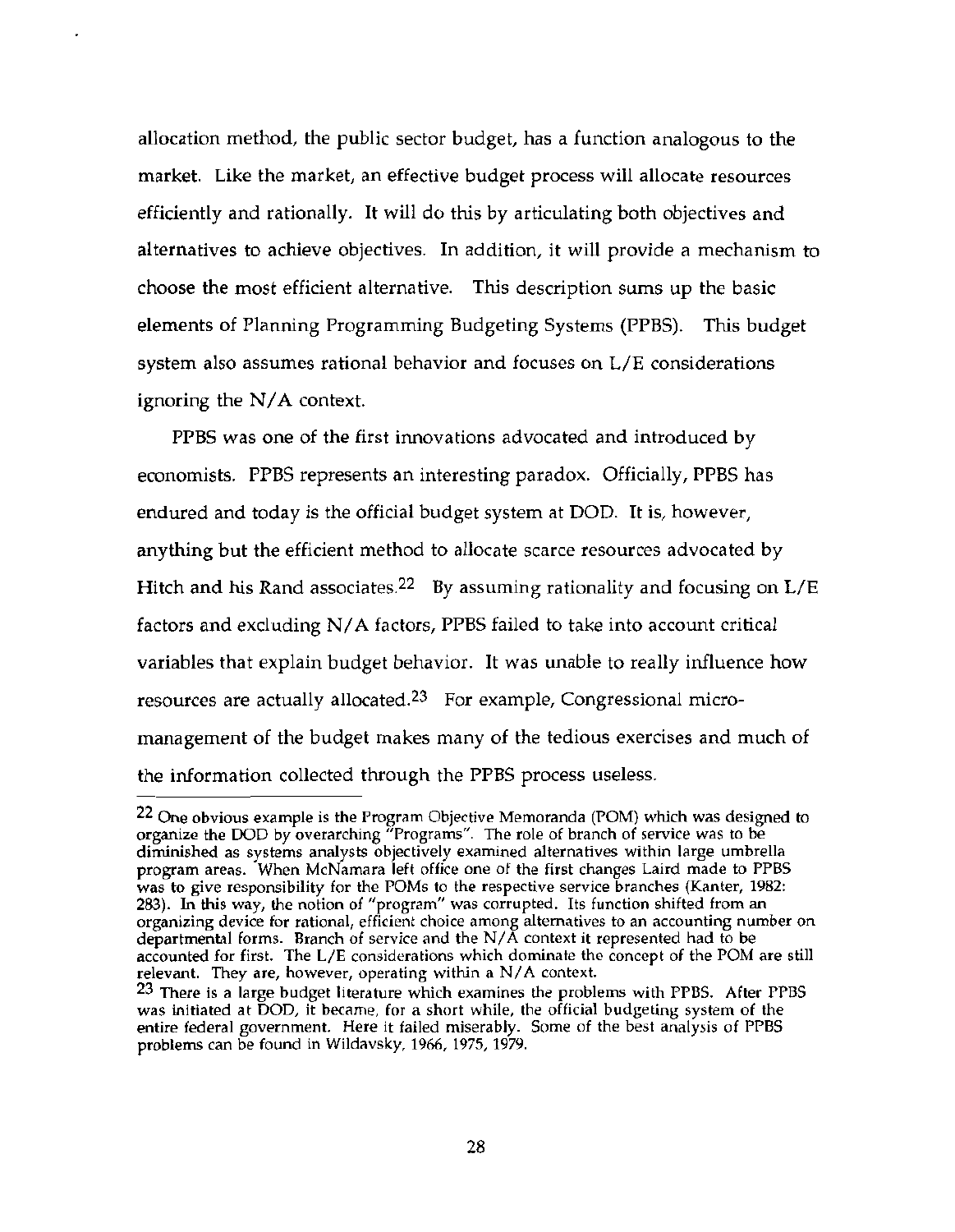In addition, due primarily to its large discretionary components, the defense budget, compared to its civilian counterparts, is more irrational and emotion ladened (Lindsay, 1987). Unlike the civilian budget, which is dominated by entitlements (and thus relatively uncontrollable), much of the defense budget is discretionary. Approximately half of the discretionary component of the entire federal budget is located within the DOD budget. The large discretionary component accounts, in part, for the highly political nature of the budget. Over the Reagan/Bush years it has become the major source for the political pork barrel (as defense grew and domestic spending fell). Further, the discretionary component makes the budget vulnerable to large swings. Historically, both feast and famine have characterized the defense budget. (Morrison, 1986).

Neoclassical economics assumes that the economic problem stems from scarcity. Scarcity is defined by unlimited wants and limited resources. Given scarcity, efficiency is a desirable policy goal. The problem with this notion of scarcity is that it fails to recognize variation. It treats the prince and the pauper similarly. Budgets too vary in their degree of scarcity.

Allen Schick (1981) has developed a system to categorize budget scarcity. In it he shows that the context of budget decisions change as scarcity increases or decreases. He classifies budget scarcity as relaxed, chronic, acute and total. He has found that budget behavior seems to change when conditions of scarcity change. Examining his article through the lenses of socio-economics one can see how the scarcity context influences the  $N/A$  context (Schick, 1981: 127). For example, under conditions of total scarcity (resources are inadequate for ongoing programs) people are afraid. Careers, beloved programs and house payments may be on the line. People are more likely to behave irrationally; conflict is more pervasive. Given the history of wide budget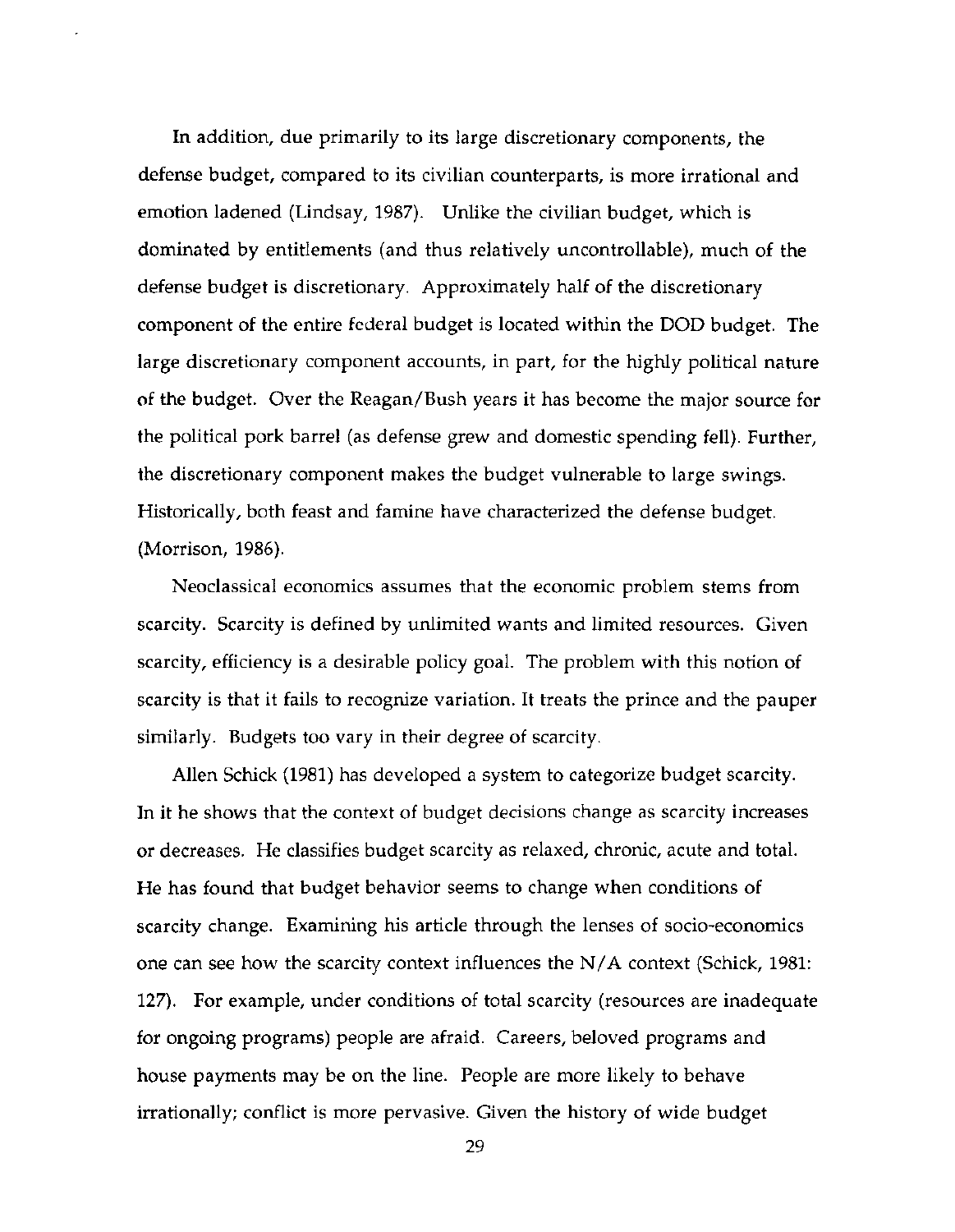swings and the prospects of severe defense budget cuts it is useful to examine how changes in scarcity influences the  $N/A$  context of budget decisions. By translating Schick's insights on scarcity to the lenses of socio-economics one can see how even such a fundamental neoclassical concept as scarcity can be transformed.

## **Institutional Tensions**

Institutional tensions associated with the internalization of the neoclassical paradigm can be observed in the management versus leadership and the professionalism versus careerism debates. The tension occurs because policies with neoclassical underpinnings tend to ignore the  $N/A$  context of the warrior as well as overemphasize the "I" at the expense of the "We".

The leadership/management debate focuses on the differences between the  $N/A$  and the  $L/E$  elements in decision making. Leadership is a concept central to military success. The leadership literature emphasizes N/A elements.<sup>24</sup> Clauswitz's discussion of military genius is illustrative. He stresses courage, passion, strength of character and a mind powerful enough to drive an army to the limit (Clauswitz,  $1976 : 100-115$ ). Intangible elements such as discipline, sacrifice, courage, and calling are characteristics that distinguish past military leaders. Because war is violent business, military leadership represents an extreme case. In a democracy, effective military leaders use ideals and values to motivate citizen soldiers to survive and kill the enemy. War and preparing for war is a tough testing ground for leadership.

<sup>&</sup>lt;sup>24</sup>See for example, Stokesbury, 1984; Ridgeway, 1984; Andrews, 1984; Marshall, 1984.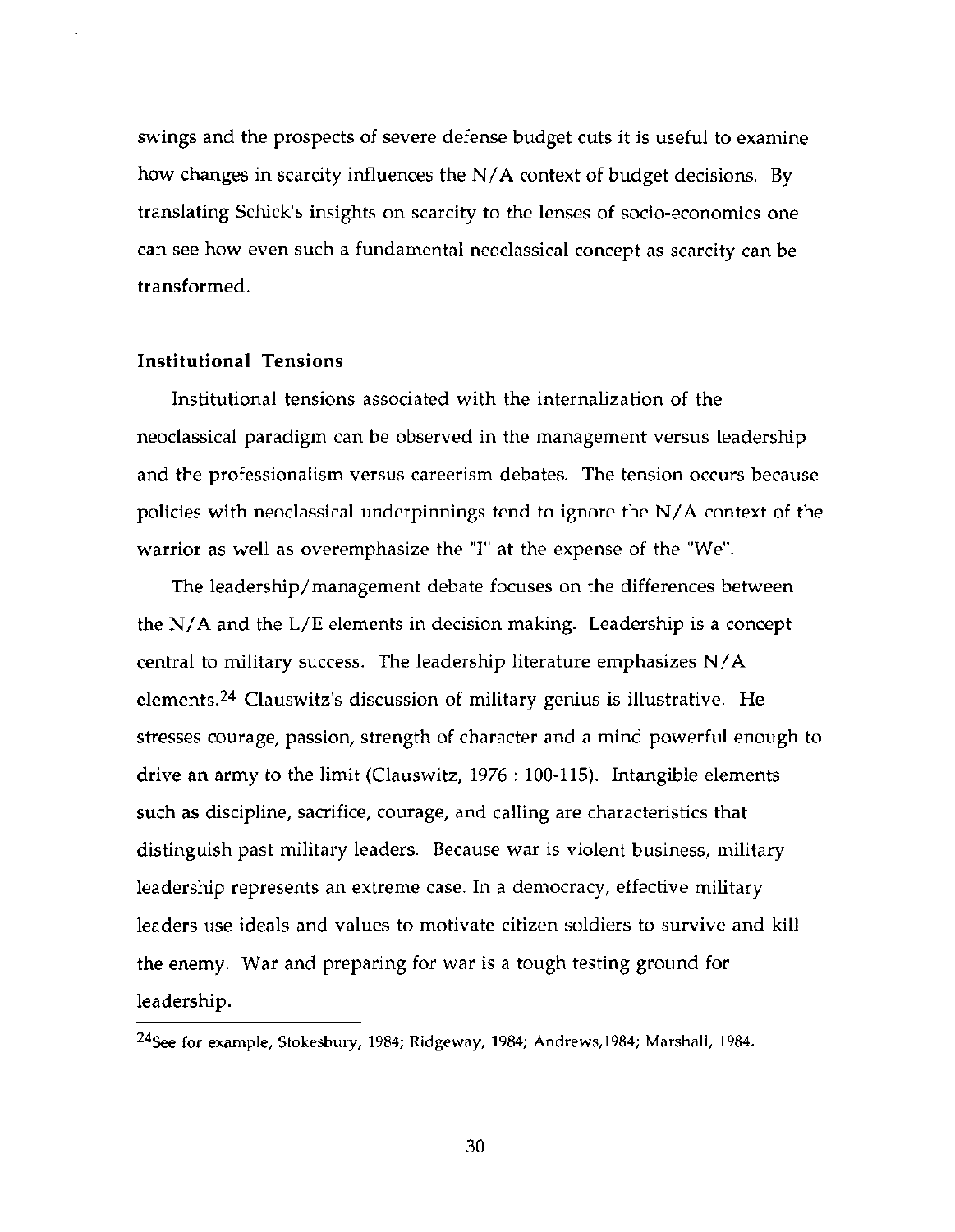The leadership/management debate does not challenge the military's need for management skills. In a sense, the warrior sees the management function as akin to logistics, a function central to success on the battlefield. A military leader will be better able to push his army to the limit if it is well fed and equipped (if key  $L/E$  factors have been attended to). Clearly, the military needs both leadership and management. Institutional tensions concern relative emphasis. Is the intrinsic nature of leadership being displaced by a management philosophy? There is concern that a "military managerial mind is emerging, which is harmful to the image of the heroic leader and the successful warrior"(Turcotte, 1984: 105). Socio-economics focuses inquiry on the balance.

The careerism versus professionalism debate can also be viewed through the lenses of socio-economics. This debate suggests that the "I&We" balance is inappropriate. Careerism stresses the "I" and Professionalism the "We". Authors who have studied the nature of professionalism stress the notion of corporateness (We-ness) and a sense of social responsibility. Huntington discusses the "sense of organic unity and consciousness of themselves as a group apart from laymen" (Huntington, 1964: 10). The study of military professionalism focuses on the link between the "We" and "warrior" norms and values. Careful consideration of professionalism always includes a discussion of some form of military ethics.<sup>25</sup>

Again, careerism of itself is not bad. Clearly, a young officer should look out for herself and try and advance in her career (I). However, this should be done while well grounded in the "We" and the ethical code of the profession. After all, "War is the hardest place for moral judgements." It is also where

<sup>&</sup>lt;sup>25</sup>See for example, Narel, 1989; Thayer, 1973; Dyke, 1989; Hartle, 1989 and Hauser, 1984.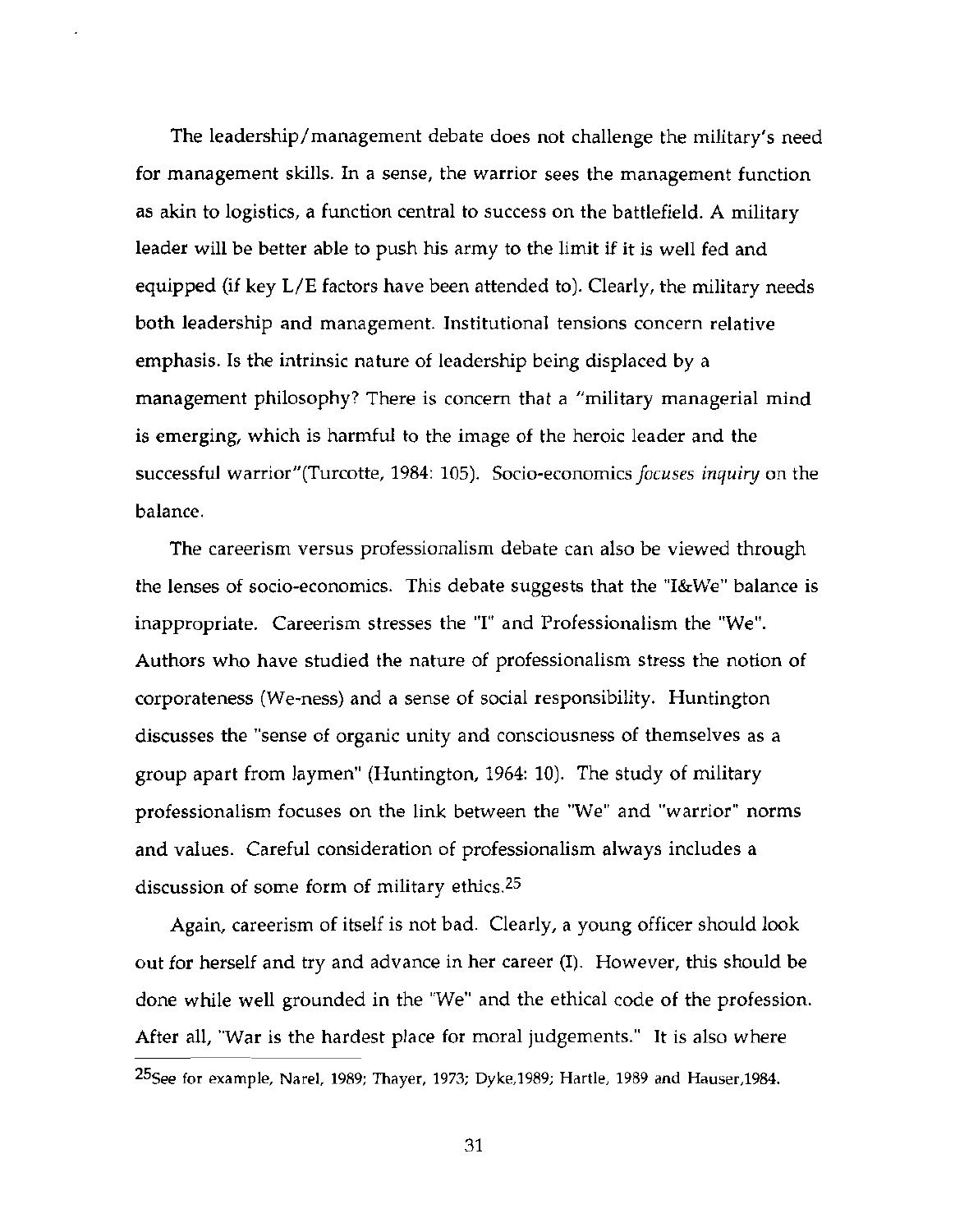moral judgements have death, and suffering attached. Military professionals must take special care to ensure that the "I &We" balance is attended to and that the profession is well grounded in an ethical code. The socio-economic individual fits the image of the professional. A professional who may also be interested in a satisfying, challenging, upwardly mobile career.

## Moskos' I-O Model

I view Moskos' Institutional-Occupational (I-O) model as a preliminary version of socio-economics. The I-O model is clearly a reaction to the influence of the neoclassical model on military policy. In his model, Moskos develops an I-O continuum. The purely "Occupational" military institution emphasizes individual self interest and L/E considerations. On the other hand, the "Institutional" military organization emphasizes the "We" and the N/A. His model has helped to focus inquiry in a new direction. It has received wide attentions and has stimulated institutional change. From a socio-economic perspective it has helped restore or shape the "I" & "We" balance.

## Conclusion

This paper advocates replacing neoclassical economics with socioeconomics as a paradigm for military policy. By viewing military policy through the lenses of socio-economics a more complete picture is possible. Military institutions and policies are not built on rational self-interest. Institutional policy must consider the "We" (We = society; We= uniformed service members; We=fighting group) and a long tradition of duty. A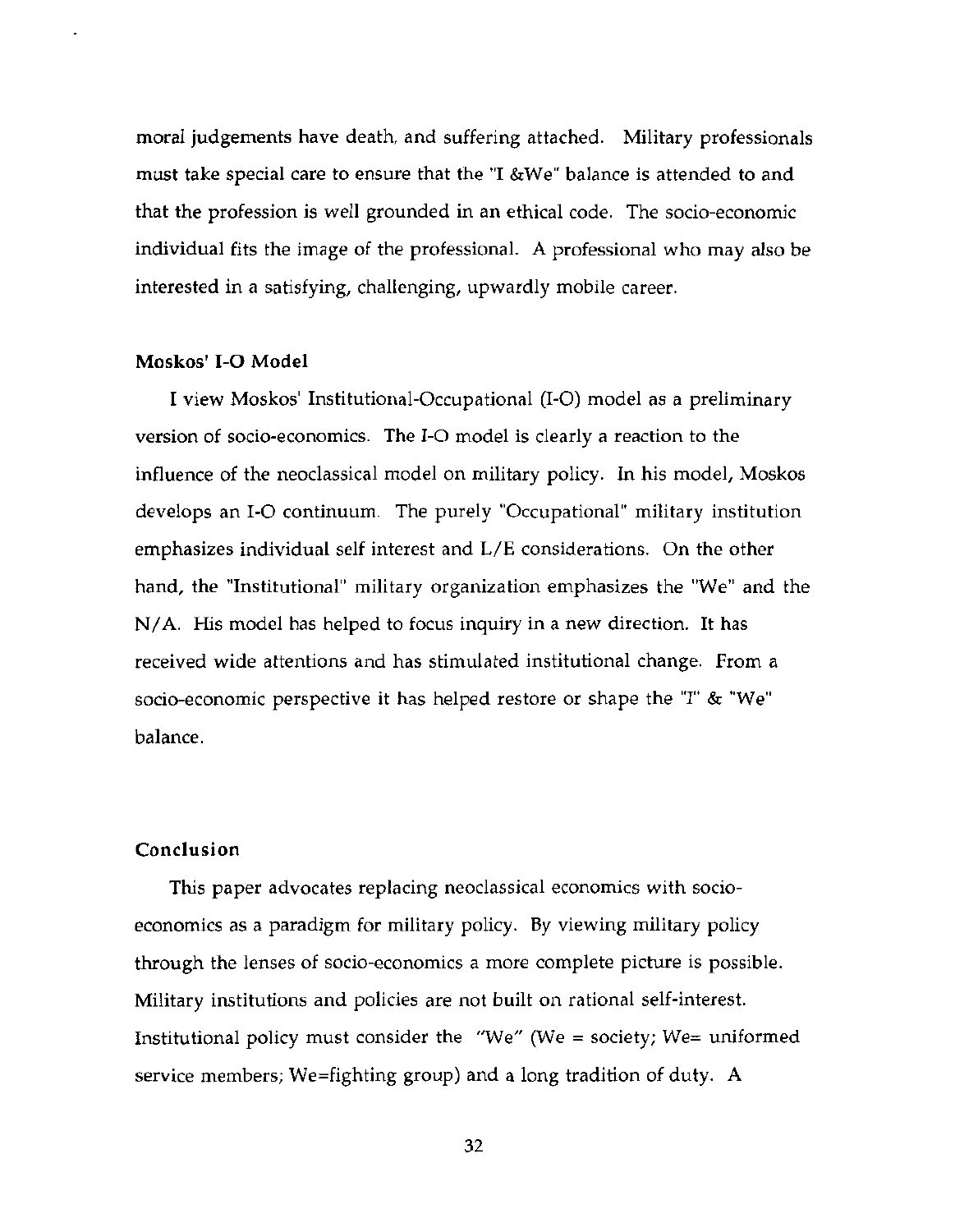paradigm such a neoclassical economics undermines these institutional foundations.

Efficiency and cohesion can and should be policy concerns. For example, policy questions should focus on the most efficient way for groups of soldiers to maintain tanks (L/E concern). Unfortunately, an efficient configuration of working soldiers who lack cohesion or a sense of duty will be unreliable. The conceptual lenses of socio-economics take both factors into account-- efficiency and cohesiveness/duty.

When policy is viewed through neoclassical lenses there is an optimum -an end of quest. Socio-economics, on the other hand, examines context and balance. There is no end of quest. Reevaluation and adjustment are continuous. U.S. military policy is undergoing a period of change and reassessment. The lenses of socio-economics is a better vehicle to view the problems and challenges of the Post Cold War/ New World Order.

#### Bibliography

Andrews, Arthur. "Commitment is the Price We Pay," In Military Leadership: In Pursuit of Excellence, pp.33-36. Edited by Robert Taylor and William Rosenbach. Boulder, CO.: Westview Press, 1984.

- Buckingham, Clay T. "Ethics an the Senior Officer." in The Challenge of Military Leadership. pp.135-149. Edited by Lloyd J. Matthews and Dale E. Brown. Washington: Pergamom-Brassey's, 1989.
- Clausewitz, Carl Von. On War. Translated and Edited by Michael Howard and Peter Paret. Princeton N.J.: Princeton University Press, 1976.
- Coates, Charles and Pellegrin. Military Sociology: A Study of American Military Life. Russel Sage, 1965.
- Cohen, Eliot A. Citizens and Soldiers: The Dilemmas of Military Service. Ithica, NY: Cornell University Press, 1985.
- Cooper, Richard. Military Manpower and the All-Volunteer Force. Santa Monica CA: Rand, 1977.

Allen, R.G.D. Mathematical Economics . London: Macmillan, 1956.

Axin, Sidney. A Moral Military. Philadelphia: Temple University Press, 1989.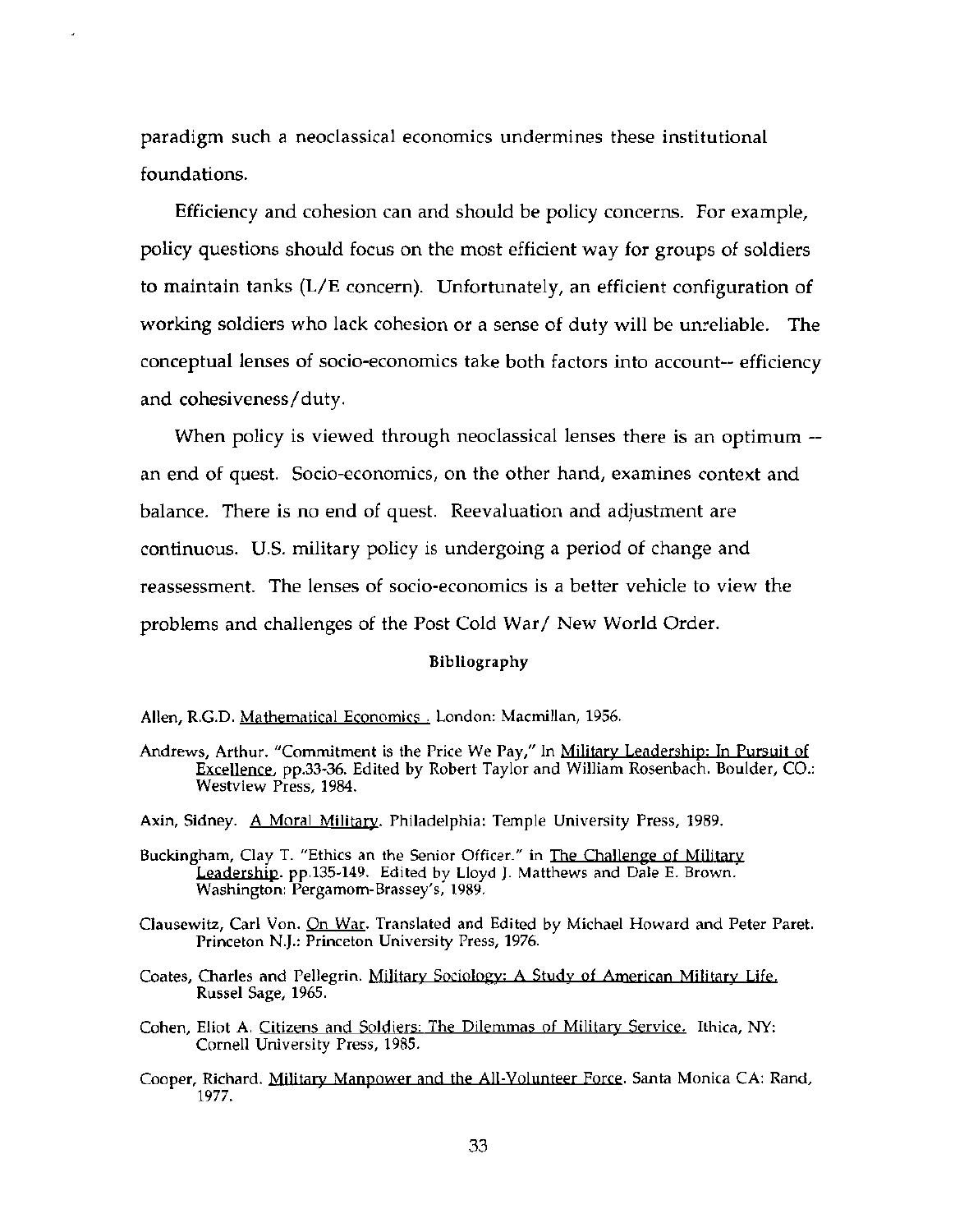- Dyke, Arthur. "Ethical Bases of the Military Profession." In The Parameters of Military Ethics. pp.103-112. Edited by Lloyd J. Matthews and Dale E. Brown. Washington D.C.: Pergamon-Brassey's, 1989.
- Eckhardt, G.S. Study on Military Professionalism. Carlisle Barracks, Pennsylvia: US Army War College, 1970.
- Etzioni, Amitai. The Moral Dimension: Toward a New Economics. New York: The Free Press. 1988.
- Fallows, James. National Defense. New York: Vintage Books, 1981.
- Fisher, A.C. "The Cost of the Draft and the Cost of Ending the Draft." The American Economic Review 59 (1969):239-254.
- Flammer, Phillip M. "Conflicting Loyalties and the American Military Ethic." In War. Morality, and the Military Profession, pp.163-178. Edited by Malham M. Wakin. Boulder, Colorado: Westview Press, 1979.
- Gates, Thomas. The Report of the President's Commission on an All-Volunteer Armed Force. London: Collier Books, 1970. (Gates Commission Report)
- Grossman, Larry. "The Privatization of Military Training." Government Executive. (March 1989):34-38.
- Hansen, W. Lee and Weisbrod, Burton. "Economics of The Military Draft." Quarterly Journal of Economics 81 (1967):395-421.
- Harries-Jenkins, Gwyn. "Legitimacy and the Problem of Order." In The Military and the Problem of Legitimacy, pp.41-58. Edited by Gwyn Harries-Jenkins and Jacques van Doorn. Beverly Hills, CA.: Sage, 1976.
- Hartle, Anthony. Moral Issues in Military Decision Making. Lawrence, Kansas: University of Kansas Press, 1989.
- Hartmann, Frederick., and Wendzel Robert. Defending America's Security. Washingtod D.C.: Pergamon-Brassey's, 1988.
- Hauser, William. "Careerism vs. Professionalism." Armed Forces and Society 10 (Spring 1984): 449-463.
- Henderson, James and Quandt, Richard. Microeconomic Theory: A Mathematical Approach. 2nd edition. New York: McGraw-Hill, 1971. (first printed in 1958)
- Hitch, Charles J. and McKean Roland. The Economics of Defense in the Nuclear Age. 10th printing. New York: Athenum, 1978. (originally printed in 1960).
- Hitch, Charles J. Decision-Making for Defense. Berkely, CA: University of California Press, 1970.
- Huntington, Samuel P. The Soldier and the State. New York: Vintage Books, 1964.
- Janowitz, Morris. "Consequences of Social Research on the U.S. Military." Armed Forces and Society 8 (Summer 1982):
- Janowitz, Morris. The Professional Soldier: A Social and Political Portrait. New York: The Free Press, 1960.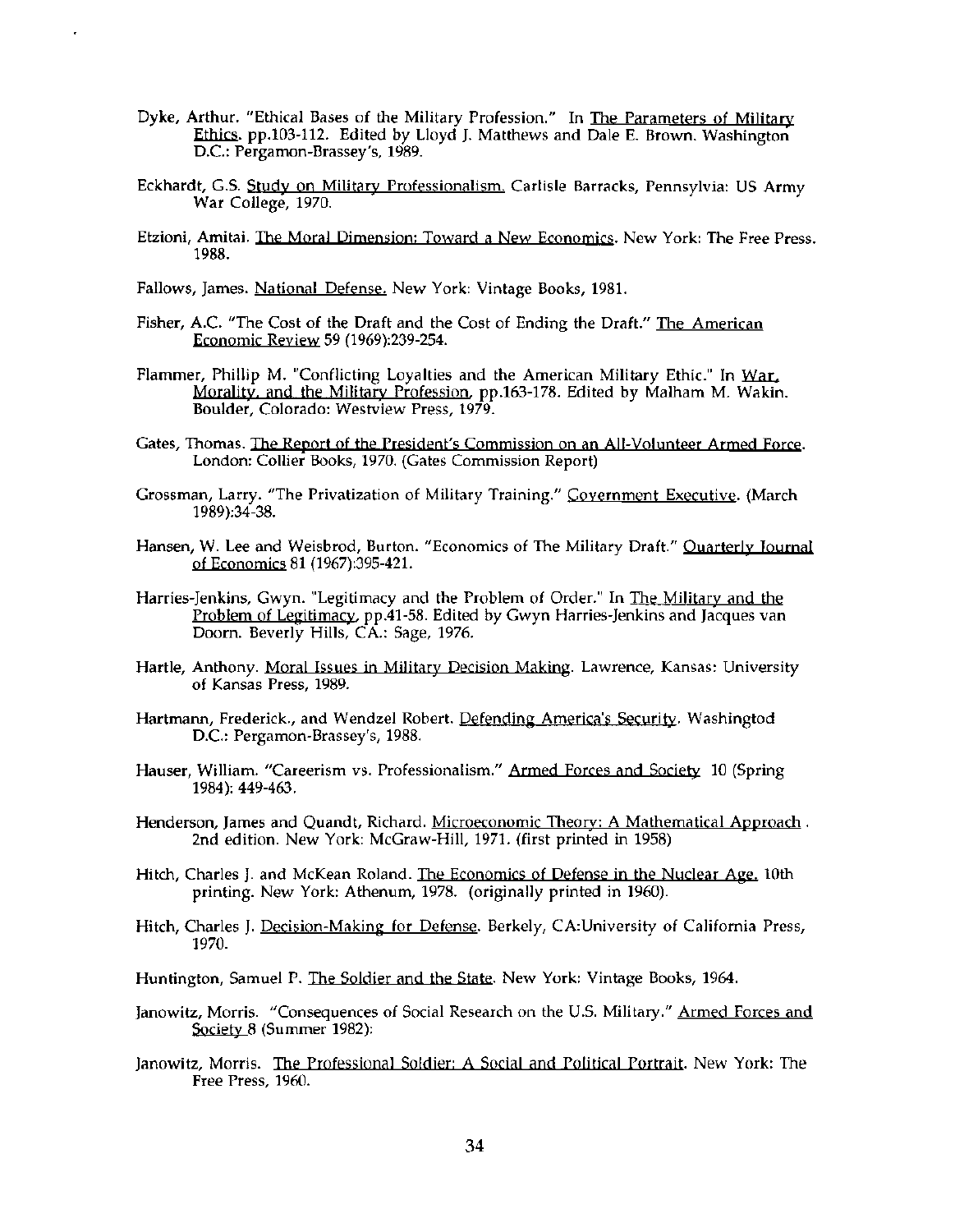Johnson, James. "Does Defense of Values by Force Remain a Moral Possibility?" In The Parameters of Military Ethics. pp.3-19. Edited by Lloyd J. Matthews and Dale E. Brown. Washington D.C.: Pergamon-Brassey's, 1989.

 $\cdot$ 

- Johnson, Kermit. "Ethical Issues of Military Leadership." In The Parameters of Military Ethics. pp.73-78. Edited by Lloyd J. Matthews and Dale E. Brown. Washington D.C.: Pergamon-Brassey's, 1989.
- Kanter, Herschel. "Defense Economics: 1776 to 1983." Armed Forces & Society 10 (Spring 1984):426-448.
- Kanter, Hershel. "The Defense Budget Process." In The Federal Budget: Economics and Politics, pp.281-297. Edited by Michael Boskin and Aaron Wildavsky. San Francisco, CA: Institute for Contemporary Studies, 1982.
- Kaufman, Lynn. "The Intrapreneurial Army" Across the Board 23 (July/Aug 1987): 48-53.
- Kuhn, Thomas. "Second Thoughts on Paradigms." In The Structure of Scientific Theories, pp. 459-482. Edited by Fredrick Suppe. Urbana: University of Illinois Press, 1974.
- Kuhn, Thomas. The Structure of Scientific Revolutions, Chicago: The University of Chicago Press, 1962.
- Lindsay, James M. "Congress and Defense Policy: 1961 to 1986." Armed Forces and Society 13 (Spring 1987):371-391.
- Mansfield, Edwin. Microeconomics: Theory and Applications... 5th edition. New York: W.W. Norton & Company, 1985.
- Marshall S. "Leaders and Leadership." In Military Leadership: In Pursuit of Excellence, pp.37-48. Edited by Robert Taylor and William Rosenbach. Boulder, CO.: Westview Press, 1984.
- McCloy Thomas and Clover William. "Value Formation at the Air Force Academy." In The Military: More than a Job?, pp.129-149. Edited by Charles C. Moskos and Frank R. Wood. New York: Pergamon-Brassey's, 1988.
- McConnell, Campbell R. Economics: Principles Problems, and Policies. 7th ed. New York: McGraw-Hill Book Company, 1978.
- Miller, John. "Peacekeeping in the Siani." In Proceedings--Fourth Users' Workshop on Combat Stress; Lessons Learned in Recent Operational Experiences, pp.90-99. Edited by David Mangelsdorf et al. Fort Sam Houston, TX.: US Army Health Services Command, 1985. (Consultant Report#85-002)

Morrison, David. "Old Pentagon Script." National Journal (Febuary 1986): 320-321.

- Morrison, David. "Slippery Dollars." National Journal (March 1986): 794.
- Morrison, David. "Surge and Starve." Government Executive (September 1987): 28-29.
- Moskos, Charles. "Institutional and Occupational Trends in Armed Forces." In The Military: More than a Job?, pp.15-26. Edited by Charles C. Moskos and Frank R. Wood. New York: Pergamon-Brassey's, 1988.
- Moskos, Charles., and Wood, Frank. "Institution Building in an Occupational World." In The Military: M''ore than a Job?, pp.279-293. Edited by Charles C. Moskos and Frank R. Wood. New York: Pergamon-Brassey's, 1988.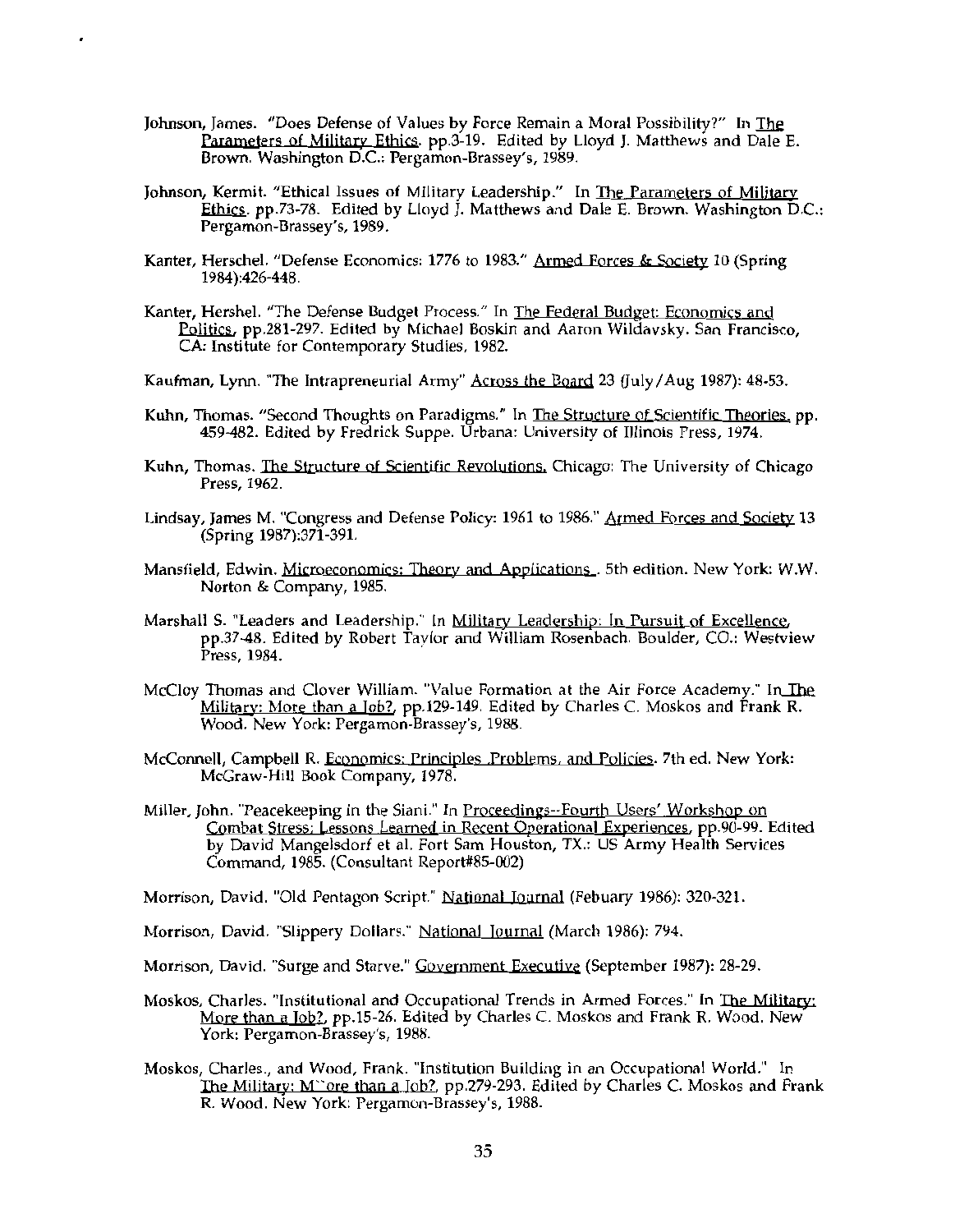- Narel, James. "Values and the Professional Soldier." In The Parameters of Military Ethics. pp.79-86. Edited by Lloyd J. Matthews and Dale E. Brown. Washington D.C.: Pergamon-Brassey's, 1989.
- Nelson, Gary R. "The Supply and Quality of First-Term Enlistees Under the All-Volunteer Force." In The All-Volunteer Force After a Decade: Retrospect and Prospect. pp.23-51. Edited by W. Bowman, R. Little, and G. T. Sicilia. New York: Pergamon-Brassey's, 1986.
- Novick, David and Fisher G.H. "The Federa Budget as a Business Indicator." Harvard Business Review. 38 (May/June) 1960:64-72.
- Novick, David. A New Approach to the Military Budget. Rand corporation (RM-1759). Santa Monica, Ca.: Rand Corporation, 1956.
- Novick, David. "The Department of Defense." In Program Budgeting: Program Analysis and the Federal Budget, pp.81-119. Edited by David Novick. Cambridge, MA: Harvard University Press, 1965.
- Nye, Roger. The Challenge of Command: Readings for Military Excellence. Wayne NJ: Avery Publishing Group. 1986.
- Oi, Walter. "The Economic Cost of the Draft." American Economic Review Proceedings, 57 (May 1967):39-62.
- Peters, Thomas and Waterman, Robert. In Search of Excellence: Lessons from America's Best-Run Companies. New York: Warner Books, 1982.
- Ridgeway, Matthew. "Leadership." In Military Leadership: In Pursuit of Excellence, pp.23-32. Edited by Robert Taylor and William Rosenbach. Boulder, CO.: Westview Press, 1984.
- Ryan, John D. "Integrity." In War Morality, and the Military Profession, pp.189-190. Edited by Malham M. Wakin. Boulder, Colorado: Westview Press, 1979.
- Samuelson, Paul A. Foundations of Economic Analysis. Cambridge, Mass.: Harvard University Press, 1948.
- Sarkesian, Sam C., and Gannon Thomas. "Professionalism: Problems and Challenges." In War Morality, and the Military Profession, pp.127-142. Edited by Malham M. Wakin. Boulder, Colorado: Westview Press, 1979.
- Sarkesian, Sam. Beyond the Battlefield: The New Military Professionalism. New York: Pergamon Press. 1981.
- Schick, Allen. "Budgetary Adaptions to Resource Scarcity." in Fiscal Stress and Public Policy, pp. 113-133. Edited by Charles Levine and Irene Rubin. Beverly Hills, CA.: Sage Publications, 1981.
- Schneider, Robert., and Bartone, Paul. "Unit Replacements: Still lost on the Road." Military Review (September, 1989): 68-75.
- Segal, David R., and Lengermann, Joseph. "Professional and Institutional Considerations." In Combat Effectiveness: Cohesion, Stress, and the Volunteer Military, pp. 154-185. Edited by Sam C. Sarkesian. Beverly Hills, CA.: Sage, 1980.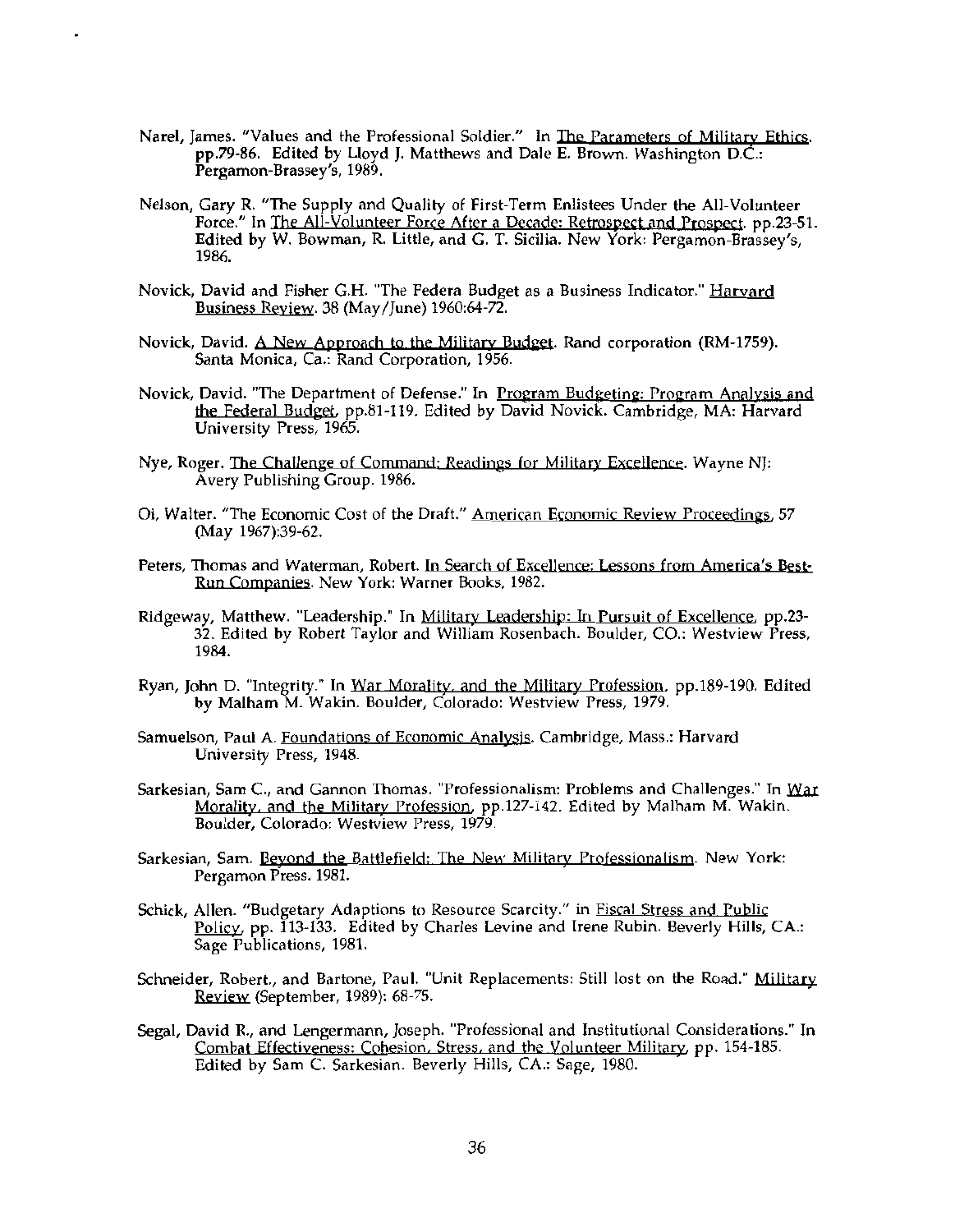- Segal, David. "Civil Military Relations and the Mass Public." In The Military and the Problem of Legitimacy, pp.143-158. Edited by Gwyn Harries-Jenkins and Jacques van Doorn. Beverly Hills, CA.: Sage, 1976.
- Segal, David., and Segal, Mady. "Change in Military Organization." Annual Review of Sociology 9(1983):  $151-170$ .
- Segal, Mady, W. "Sociological and Social Psychological Perspectives," session on "The Manpower-Strategy Interface: Methodological and Analytical Issues," conference on "The Strategic Dimension of Military Manpower," Center for Strategic and International Studies (CSIS), Georgetown University, Washington, D. C., May 1985.
- Shapley, Deborah. "Robert McNamara: Success and Failure." In Leadership and Innovation: Entreprenurs in Government, Abridged Edition, pp.246-269. Edited by Jameson W. Dorg and Erwin C. Hargrove. Baltimore, MD: Johns Hopkins Press, 1990.
- Shields, Patricia and Hofer, Kay. "Consequences of Privatization," The Bureaucrat Winter 1988-1989 :33-37.
- Sinks, George. "Manpower and Strategy: Issues in Methodology and Analysis." In The Strategic Dimension of Military Manpower, pp. 185-191. edited by Gregory Foster, Alan Šabrosky and William J. Taylor. Cambridge Mass.: Ballinger Publishing Company, 1987.
- Smith, Bruce L.R. The Rand Corporation: Case Study of a Nonprofit Advisory Corporation. Cambridge Mass: Harvard University Press. 1966.
- Sorley, Lewis. III. "Duty Honor Country: Practice and Precept." In War Morality, and the Military Profession, pp.143-162. Edited by Malham M. Wakin. Boulder, Colorado: Westview Press, 1979.
- pp.5-22. Edited by Robert Taylor and William Rosenbach. Boulder, CO.: Westview Press, 1984. Stokesbury, James. "Leadership as Art." In Military Leadership: In Pursuit of Excellence,
- Thayer, F. C. "Professionalism: the Hard Choice." In National Security and American Society, pp. 567-570. Edited by F. N. Tager and P. S. Kronenberg. Lawrence, Kansas: University of Kansas Press, 1973.
- Trewhitt, Henery. McNamara. New York: Harpper and Row Publisher, 1971.
- Turcotte, William. "Leadership versus Management." In Military Leadership: In Pursuit of Excellence, pp.105-109. Edited by Robert Taylor and William Rosenbach. Boulder, CO.: Westview Press, 1984.
- Wakin, Malham M. "The Ethics of Leadership." In Military Leadership: In Pursuit of Excellence, pp.49-64. Edited by Robert Taylor and William Rosenbach. Boulder, CO.: Westview Press, 1984.
- Wildavsky, Aaron. Budgeting: A Comparative Theory of Budgetary Processes. Boston: Little, Brown and Company, 1975.
- Wildavsky, Aaron. Speaking Truth to Power. Boston: Little, Brown and Company, 1979.
- Wildavsky, Aaron. The New Politics of the Budgetary Process. Boston: Scott, Foresman and Co., 1988.